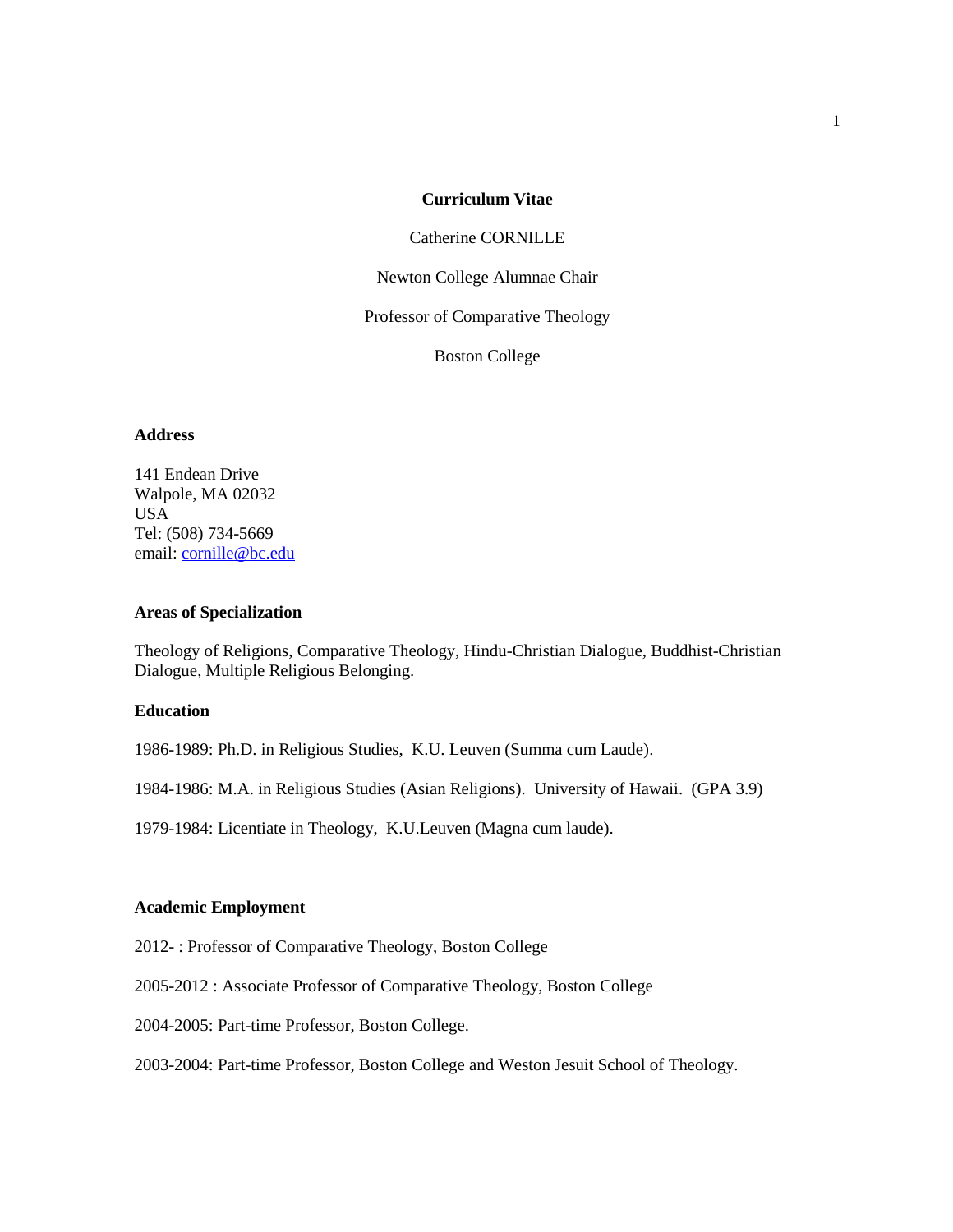2002-2003: Senior Research Fellow, Jesuit Institute, Boston College.

2001-2002: Part-time Professor, Boston College and the College of the Holy Cross.

2000-2002: Adjunct Professor, College of the Holy Cross, Worcester.

1995-2001: Associate Professor of Comparative Religion/Asian Religions, Department of Theology, K.U.Leuven.

1994-1995: Visiting Research Fellow at King's College, University of London.

1992-1995: Assistant Professor of Comparative Religion/Asian Religions, Department of Theology, K.U.Leuven.

1986-1992: Doctoral Assistant, Department of Theology, K.U.Leuven.

1985-1986: Teaching Assistant, Department of Religious Studies University of Hawaii.

## **Publications**

### *Books: authored*

*Meaning and Method in Comparative Theology*. Oxford: Wiley, 2019.

*Christian Identity between Secularity and Plurality* (co-authored with Jeffrey Bloechl) Bangalore: Dharmaram Publications, 2015.

*The Im-Possibility of Interreligious Dialogue.* New York: Crossroad/Herder and Herder, 2008. Recipient of the Frederick J. Streng 2010 book award for excellence in Buddhist-Christian studies. Reviewed by Gavin D'Costa in *Reviews in Religion and Theology* (Sept. 2009); Paul Knitter in *Theological Studies* (Dec. 2009) and Lawrence Cunningham in *Commonweal* (June 2009); Freek Bakker in *Exchange* (2010); Peter Feldmeier in *Horizons* (2010). A review article was published in the online *Journal of College and Character* (2010)

*Wegen van Heil: Dialoog tussen het Christendom en het Hindoeisme*. (*Terms of Savation in the Hindu-Christian Dialogue*). Averbode: Altiora, 2003.

*De Wereldgodsdiensten over Schepping, Verlossing en het Leven na de Dood. (Cosmogony, Soteriology and Eschatology in World Religions).* Leuven: Davidsfonds, 1997.

*Vrouwen in de Wereldgodsdiensten: teksten, tradities, en recente ontwikkelingen. (Women in World Religions: texts traditions, and recent developments).* Rotterdam: Lemniscaat, 1994.

*The Guru in Indian Catholicism. Ambiguity or Opportunity of Inculturation.* Leuven: Peeters Press and Eerdmans, 1991.

### *Books: edited*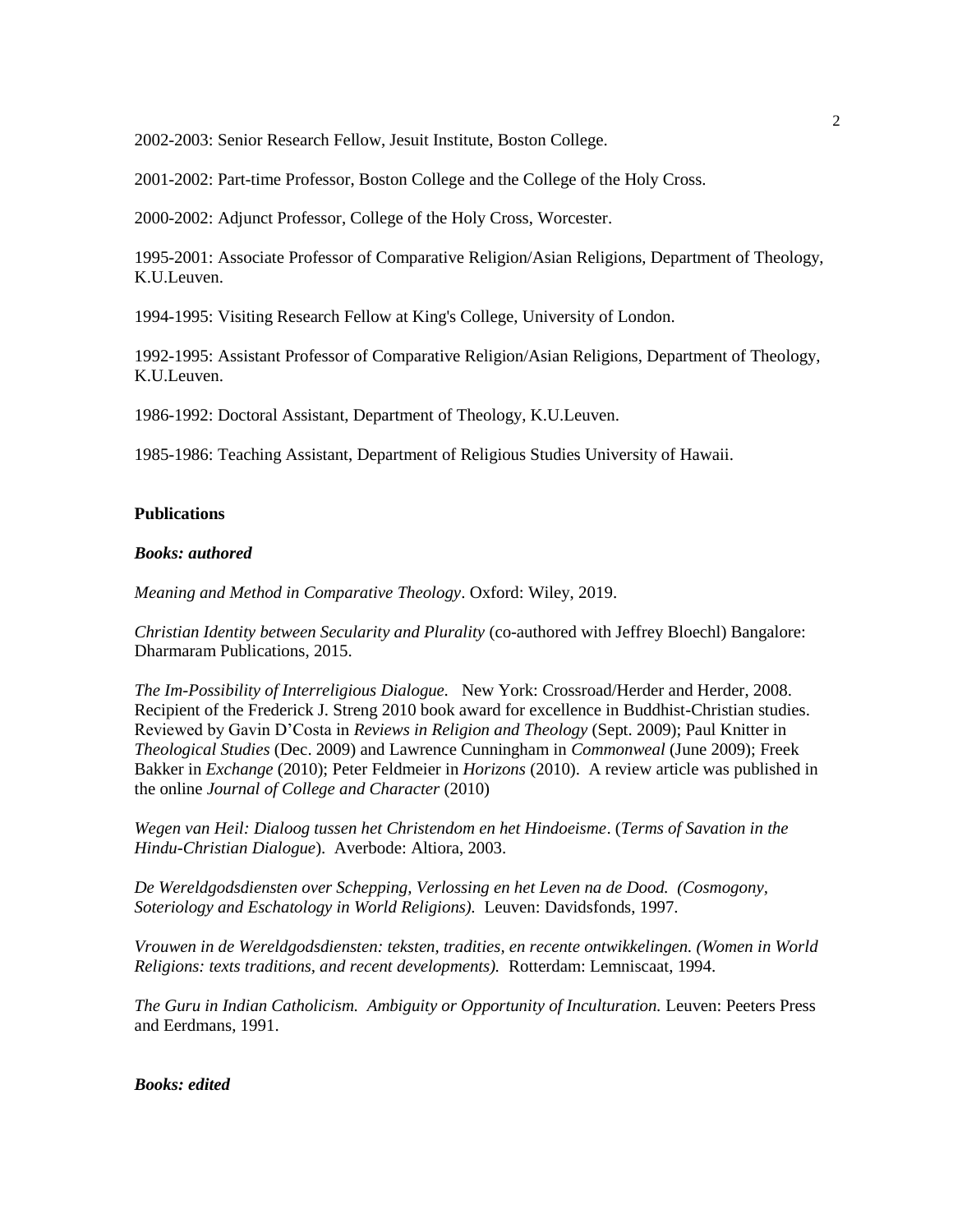Forthcoming: *Signs of Hope in Muslim-Christian Relations.* Concilium journal, 2020

Forthcoming: *Atonement and Comparative Theology*. New York: Fordham University Press, 2020.

*The Wiley-Blackwell Companion to Inter-religious Dialogue.* (ed.) Oxford: Wiley-Blackwell, 2013. Reviewed by Perry Schmidt-Leukel in *Theologische Literaturzeitung* 139 (2014) 3, pp. 311-313, by Wouter Biesbrouck in *Journal of Empirical Theology* 27 (2014), pp.298-299.

*Women and Interreligious Dialogue* (ed. with Jillian Maxey) Eugene: Wipf and Stock, 2013.

*Interreligious Dialogue and Cultural Change.*(ed. with Stephanie Corigliano) Eugene: Wipf and Stock, 2012.

*The World Market and Interreligious Dialogue.* (ed. with Glenn Willis) Eugene: Wipf & Stock, 2011.

*Interreligious Hermeneutics*. (ed. with Chris Conway.) Eugene: Wipf & Stock, 2010.

*Criteria of Discernment in Interreligious Dialogue*. (ed.) Eugene: Wipf & Stock, 2009. Reviewed by John D'Arcy May in *One in Christ*, vol. 44.

*Song Divine: Christian Commentaries on the Bhagavadgita*. (ed.) Leuven: Peeters Publishers, 2006. Reviewed by John Sheveland in *Theological Studies* (Sept. 2007). *Many Mansions? Multiple Religious Belonging and Christian Identity.* (ed.) Maryknoll: Orbis Books, 2002. Reprinted by Wipf & Stock, 2010.

*A Universal Faith? Peoples, Cultures, Religions and the Christ*. (ed.) Leuven: Peeters Press, 1992.

*Jodendom en Islam in het vak godsdienst (Judaism and Islam in Religious Education).* (ed.) Leuven: Acco, 1989.

### **Editorial Appointments**

#### *Journals*

-1998- : Member of the Editorial Board of the *Journal of Contemporary Religion* (Carfax Publishing)

-2010- : Member of the advisory board of *Dilatato Corde*, Journal for Interreligious Spiritual Dialogue.

-2010-: Member of the editorial board, *Religion and Gender*

-2012-:Member of the editorial board, *Journal of Comparative Scripture* (China)

-2013-: Member of the editorial board, *Buddhist-Christian Studies*

-2014-: Member of the editorial board of *Studies in Interreligious Dialogue*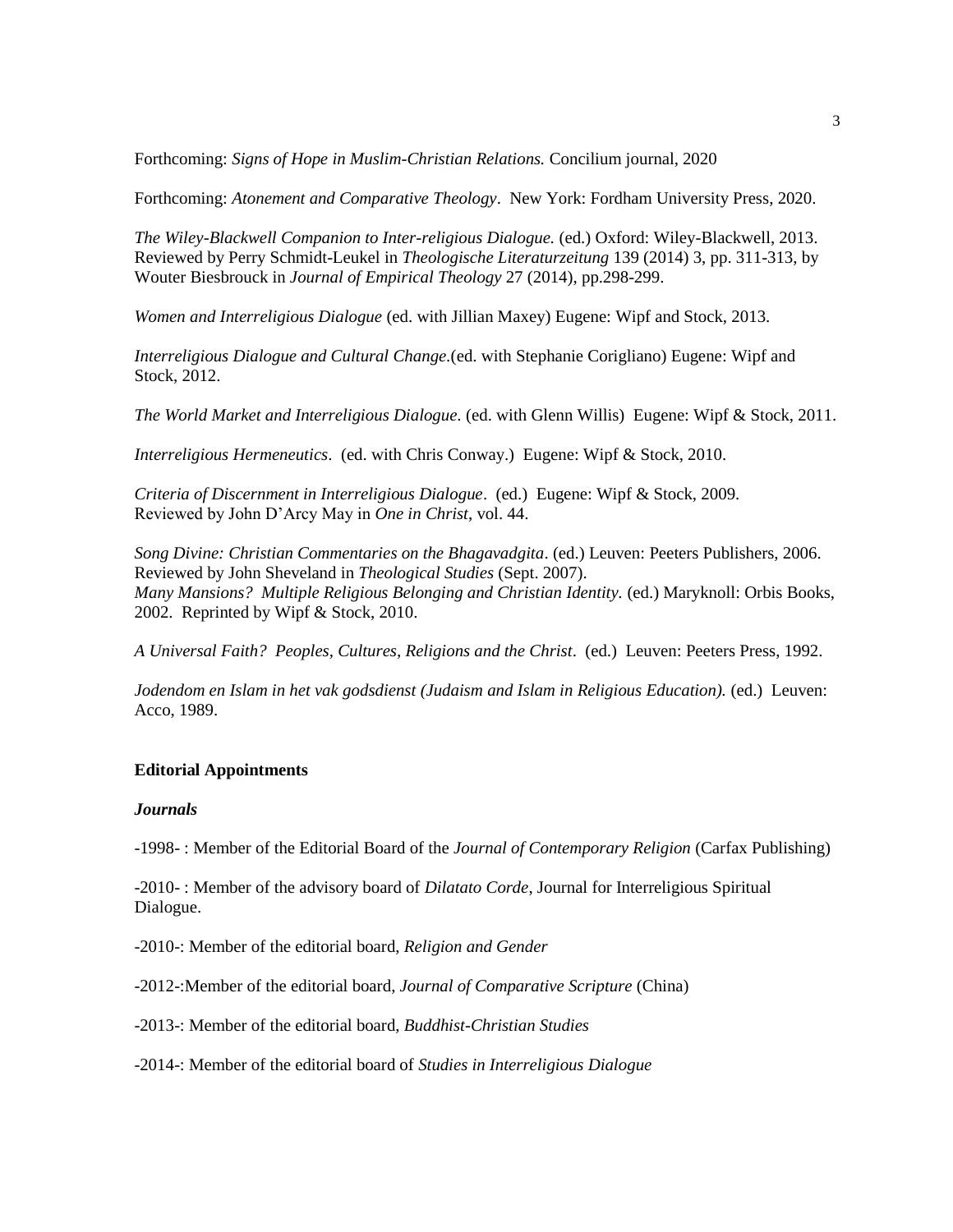-2014-: Member of the editorial board of *Louvain Studies*

-2015-: Member of the editorial board, *Theological Studies*

-2018-: Member of the editorial board, *Papers in Interreligious Dialogue*

-2018: Member of the editorial board *Concilium*

-2019: Member of the editorial board, *Journal for the Study of Interreligious Relations* (Iran)

### *Book series*

-2015-: Member of the editorial board, book series *Currents of Encounter*

-2017-: Member of the editorial board, *Concilium.*

-2005-: Founding Editor-in-chief of the Series: "Christian Commentaries of Non-Christian Sacred Texts" published by Peeters Press and Eerdmans.

Books published in the series:

Catherine Cornille, ed. *Song Divine: Christian Commentaries on the Bhagavadgita* (2006) Daniel Sheridan, *Loving God: Krishna and Christ. A Christian Commentary on the Narada Sutras* (2007) Francis Clooney, *The Truth, The Way, The Life: Christian Commentary on the Three Holy Mantras of the Srivaisnava Hindus* (2008) Leo Lefebure and Peter Feldmeier, *The Way of Wisdom: Christian Commentary on the Dhammapada*. (2011) John Keenan, *I am/no self. Christian Commentary on the Heart Sutra*. (2011) Reid Locklin, *Liturgyy of Liberation. A Christian Commentary on Shankara's Upadeshasahasri.* (2012) Joseph O'Leary, *Buddhist Non-Duality, Paschal Paradox. A Christian Commentary on the Vimalakirti Sutra.* (2017) Daniel Joslyn-Siemiatkowski, *The More Torah, The More Life*. *A Christian Commentary on Mishna Avot* (2018)

Forthcoming: Perry Schmidt-Leukel, *Christian Commentary on the Bodhicaryavatara* Pim Valkenberg, *Christian Commentary on the Qur'anic Verses on Otherness*

## **Articles**

2019 "Empathy and Interfaith Studies"

2019 "Abhishiktananda" in *Handbook of Hindu-Christian Relations*. (Cgad Bauman and Michelle Voss Roberts, eds.) London: Routledge.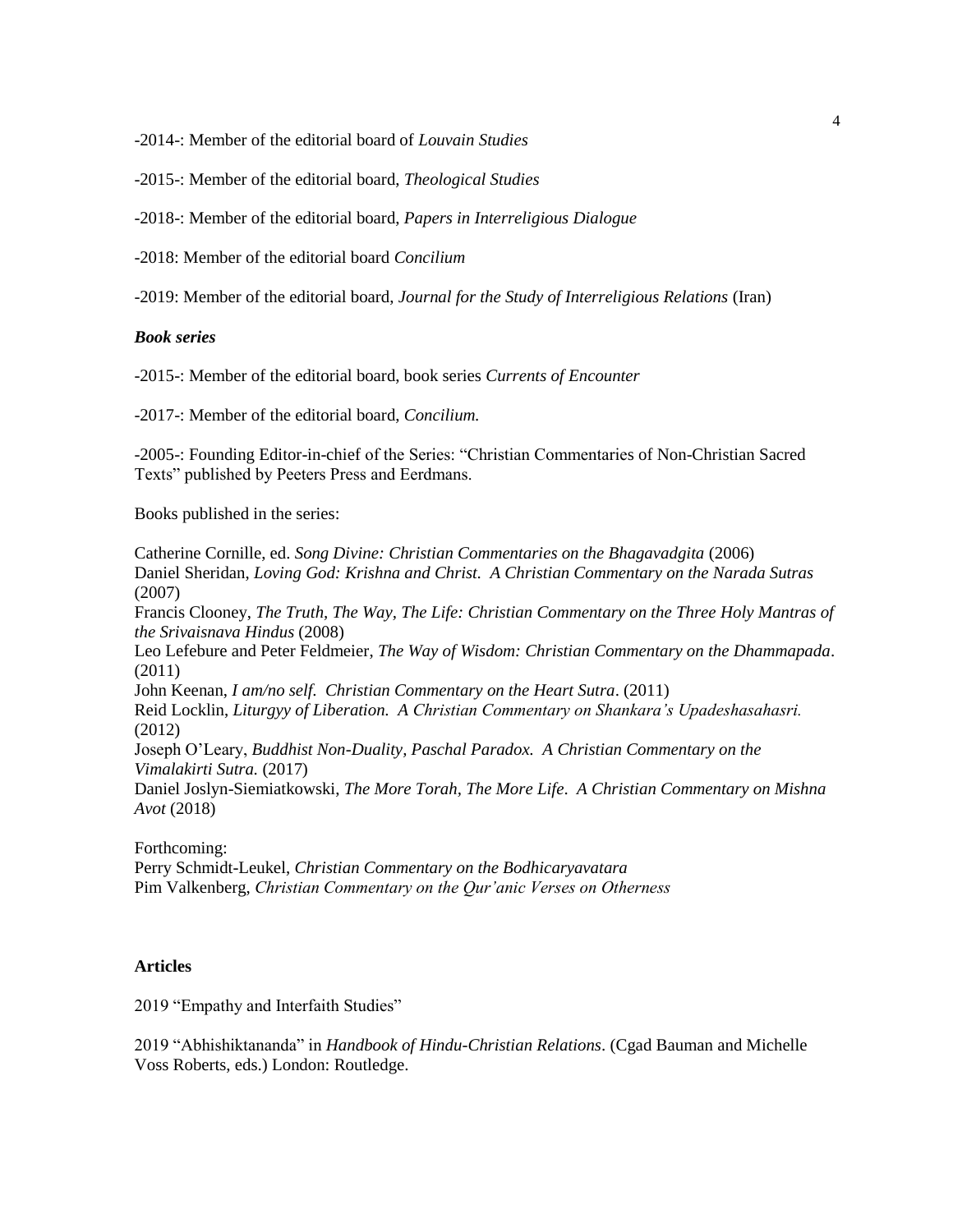2019 "Is Hindu Theology Comparative Theology?" Review article of Swami Paramtattvadas, *An Introduction to Swaminarayan Theology* in *Harvard Theological Review* 112/1(2019), pp. 126-132.

2019 "Globalization and the Challenges of Hybrid Religious Identities." Münsteraner Theologische Studien, Verlag Aschendorff

2018 "Het striven naar nederigheid. De mogelijkheid en belofte van interreligieuze dialoog" in *Tijdschrift voor Theologie* 58/2 (2018), pp. 117-134.

2018 "Women and the Conditions for Interreligious Dialogue" in *Journal of the European Women In Theological Research* 26 (2018), pp. 35-53.

2018 "The Problem of Choice in Comparative Theology" in *How to do Comparative Theology*  (Francis Clooney and Klaus von Stosch, eds.) New York: Fordham University Press, 2018, pp. 19-36.

2018 "Types of Misunderstanding in Interreligious Hermeneutics" in *Antisemitism and Islamophobia in Interreligious Hermeneutics* (Emma O'Donnell, ed.), Leiden: Brill, pp. 11-28.

2018 "Beauty and Truth in Christian Theology of Religions" in *Finding Beauty in the Other* (P. Casarella and M. Sirry, eds.) New York: Crossroads, pp. 33-50.

2017 "Humility and Truth in Buddhist-Christian Comparative Theology" in *Hôrin* 18 (2017), pp 266- 276.

2017 "The Encounter of Rationalities in Christian Commentaries on non-Christian Sacred Texts" in *Patrimoines* Paris: Le Cerf

2017 "Soteriological Agnosticism and the Future of Theology of Interreligious Dialogue" in *The Past, Present and Future of Theologies of Interreligious Dialogue* (ed. by Terrence Merrigan and John Friday) Oxford: Oxford Univeristy Press, 2017, pp. 201-215.

2016 "Discipleship in Hindu-Christian Comparative Theology" in *Theological Studies* 77/4 (2016), pp. 869-885.

2016 "Demut und Wahrheit in der Perspective buddhistisch-christlicher Komparativer Theologie" in *Buddhismus und Komparative Theologie* (Klaus von Stosch, Hermann-Josef Rollicke and Daniel Rumel, eds) Paderborn: Verlag Ferdinand Schoningh, pp. 91-105.

2015 "Strategies of Negotiation in Buddhist-Christian Dual Belonging" in *Buddhist-Christian Dual Belonging: Affirmations, Objections, Explorations.* (Gavin D'Costa and Ross Thompson, eds.) Surrey: Ashgate, 2016, pp. 143-160

2015 "Multiple Religious Belonging, Christianity and Interreligious Dialogue" in *Current Dialogue* 57 (2015), pp. 4-9.

2014 "The Confessional Nature of Comparative Theology" in *Studies in Interreligious Dialogue* 24/1, pp. 9-17.

2014 "Soteriological Agnosticism and Interreligious Dialogue" in (Paul Crowley, ed.) Maryknoll: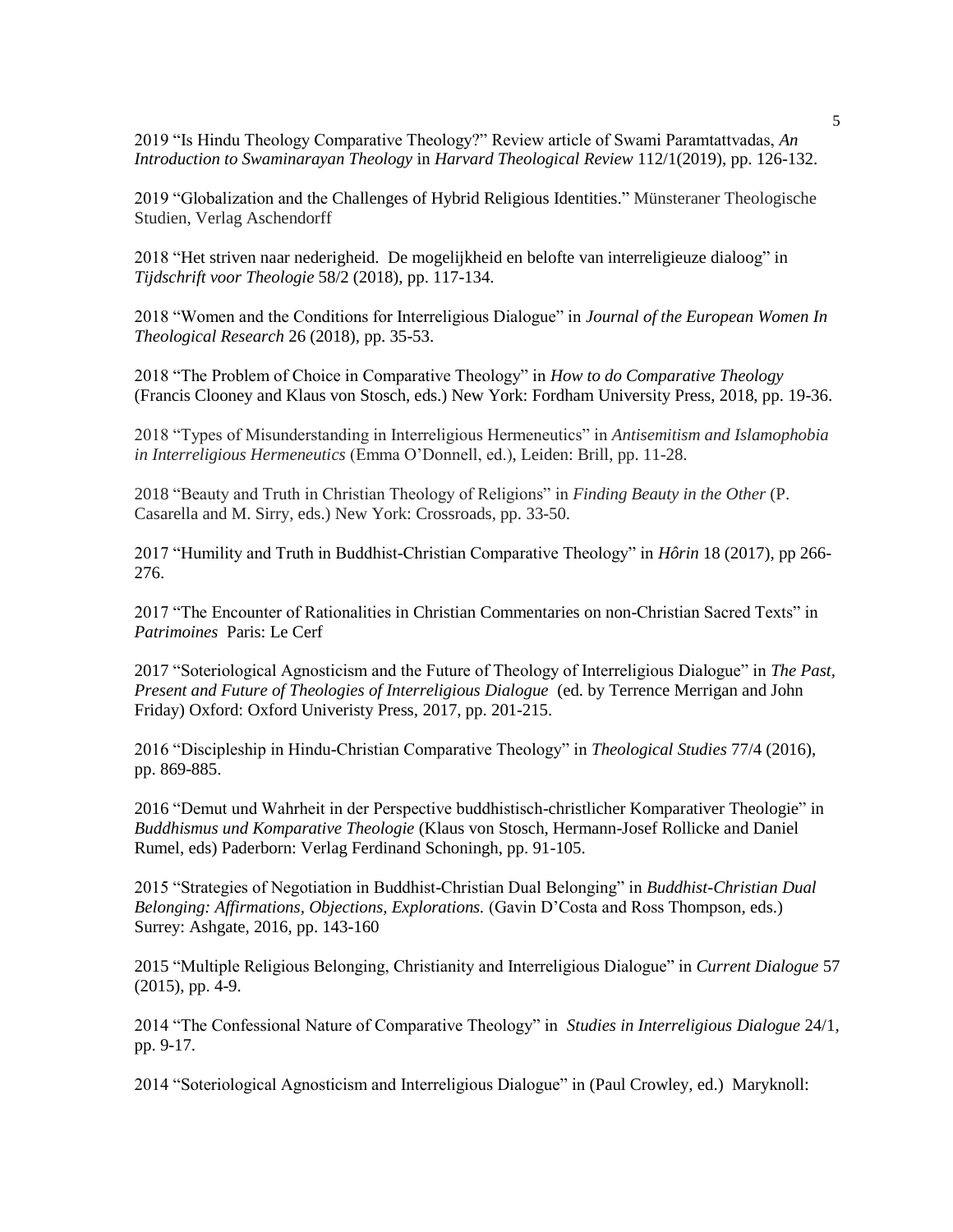Orbis Books, 2014, pp. 112-126.

2014 "Ramimon Panikkar: Between Comparative Theology and Imparative Philosophy" in *Cirpit Review* 5/2014, pp. 135-142.

2014 « Empathy and Otherness in Interreligious Dialogue » in *Dynamics of Difference: Christianity and Alterity* (Ulrich Schmiedel and James Matarazzo, eds) New York: Continuum/ T&T Clark, pp. 221-230.

2013 "Interreligiöse Theologie und die Bescheidenheit des Ortes. Überlegungen zu den "Christian Commentaries on non-Christian Sacred Tests" in *Interreligiöse Theologie: chancen und probleme* (R. Bernhardt and P. Schmidt-Leukel, eds.) Zurich: Theologischer Verlag Zurig, pp. 161-180.

2013 "Multiple Religious Belonging and Interreligious Dialogue" in David Thomas, David Cheetham and Douglas Pratt, eds, *Understanding Inter-Religious Relations.* Oxford: Oxford University Press, pp. 324-340

2013 "On Women and Interreligious Dialogue" in *Women and Interreligious Dialogue* (Eugene: Wipf and Stock, 2013), pp. 1-10.

2013 "Conditions for Inter-Religious Dialogue" in *The Wiley-Blackwell Companion to Inter-Religious Dialogue* (Oxford: Wiley-Blackwell, 2013), pp. 20-33.

2012 "On Interreligious Dialogue and Cultural Change" in Catherine Cornille and Stephanie Corigliano, eds. *Intrreligious Dialogue and Cultural Change.* Eugene: Wipf and Stock, 2012, pp. 1- 12.

2012 "Multiple Religious Belonging and Christian Identity" *The Santa Clara Lecture 2012.*

2012 "Limits and Possibilities of Interreligious Dialogue" in *Open House*, June 2012. Reprinted in *Gesher* 4/4 (2013), pp. 83-4.

2012 « Meaning and Truth in the Dialogue between Religions » in *The Question of Theological Truth. Philosophical and Interreligious Perspectives.* Amsterdam: Rodopi, pp. 137-156.

2012 "Conditions requises pour un dialogue constructif entre religions" in volume edited by Fabrice Blee and Achiel Peelman.

2011 "The Role of Witness in Interreligious Dialogue" in *Concilium* 1 (2011), pp. 61-70.

2011 "Interreligious Hospitality and its Limits" in *Hosting the Stranger Between Religions* (R.Kearney and J. Taylor, eds) New York: Continuum, 2011, pp. 35-45.

2011 "On Interreligious Dialogue and Economic Development" in *The World Market and Interreligious Dialogue* (Cornille and Conway, eds.) Eugene: Wipf and Stock, 2011, pp. ix-xxii.

2010 "On Hermeneutics in Dialogue." In *Interreligious Hermeneutics* (Cornille and Conway, eds). Eugene: Wipf and Stock, 2010, pp. ix-xxi.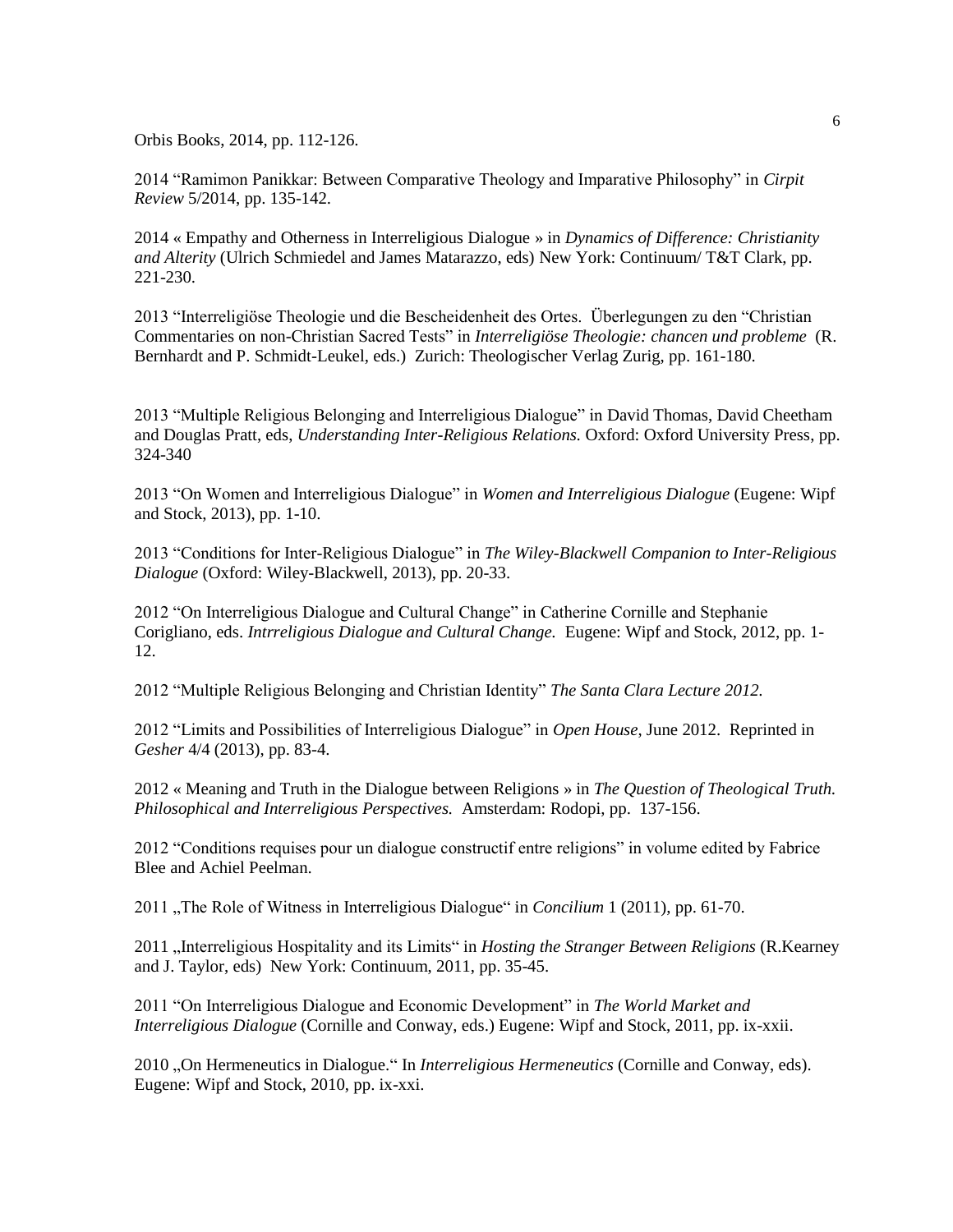2009a "On Discernment in Dialogue" In *Criteria of Discernment in Interreligious Dialogue* (Eugene: Wipf and Stock, 2009) pp. ix-xix.

2009b "Theism and Tolerance in Hinduism" in *Concilium* 4 (2009): 53-69.

2009c "Humilidao" in *Horizonte – Revista de Estudos de Teologia e Ciências da* Religião, vol 7/n. 13*.*

2008a "Mehrere Meister? Multiple Religionszugehörigkeit in Praxis und Theorie." In *Multiple religiöse Identität* (Reinhod Bernhardt and Perry Schmidt-Leukel, eds.) Zurich: Theologischer Verlag Zurich, 2008, pp. 15-35.

2008b "Empathy and Inter-Religious Imagination" in *Religion and the Arts*, vol 12, 1-3 (2008) pp. 102-118. Also published in *Traversing the Heart. Journeys of Interreligious Imagination* (Richard Kearney and Eileen Rizo-Patron, eds.) Leiden: Brill, 2009.

2008c "Missionary Views of Hinduism" in *Journal of Hindu-Christian Studies* 21 (2008) pp. 28-32.

2007 "Dialogue and Doctrine" in *Japanese Mission Journal* 61 (2007) pp. 236-244.

2006a "Stanislas Breton on Christian Uniqueness" in *Philosophy & Theology* 16/2 (2004) pp. 283- 296.

2006b "Fundamentalism and the Ethic of Narrative Flexibility" in *Journal of Interdisciplinary Crossroads* 2/1, pp. 39-44.

2006c "Humilité et dialogue" in *Voies de l'Orient* 100, pp. 3-11.

2006d "Religious Commitment and Interreligious Dialogue" in *A Longing for Peace* (Edmund Tang and James Heisig, eds.) Bilbao: Servisistem, pp. 76-85.

2005a "Mother Meera" in *Encyclopedia of New Religious Movements* (Peter Clarke, ed.) London: Routledge.

2005b "Women between Fundamentalism and Interreligious Dialogue" in *How to Conquer the Barriers to Intercultural Dialogue* (C. Timmerman and B. Segaert, eds.) Berlin: Peter Lang, pp. 197- 213.

2005c "Guru" in the revised edition of the *Encyclopedia of Religion* (M. Eliade, ed.)

2005d "Conditions for the Possibility of Interreligious Dialogue on God." In *The Concept of God in Global Dialogue* (W. Jeanrond and A Lande, eds.) Maryknoll: Orbis Books, pp. 3-18.

2004a "Mother Meera, Avatar" in *The Graceful Guru. Hindu Female Gurus in India and the United States* (Karen Pechilis, ed.) Oxford: Oxford University Press, pp. 129-148.

2003 "Double Religious Belonging: Aspects and Questions" in *Buddhist-Christian Studies* vol 23, 2003, pp. 450.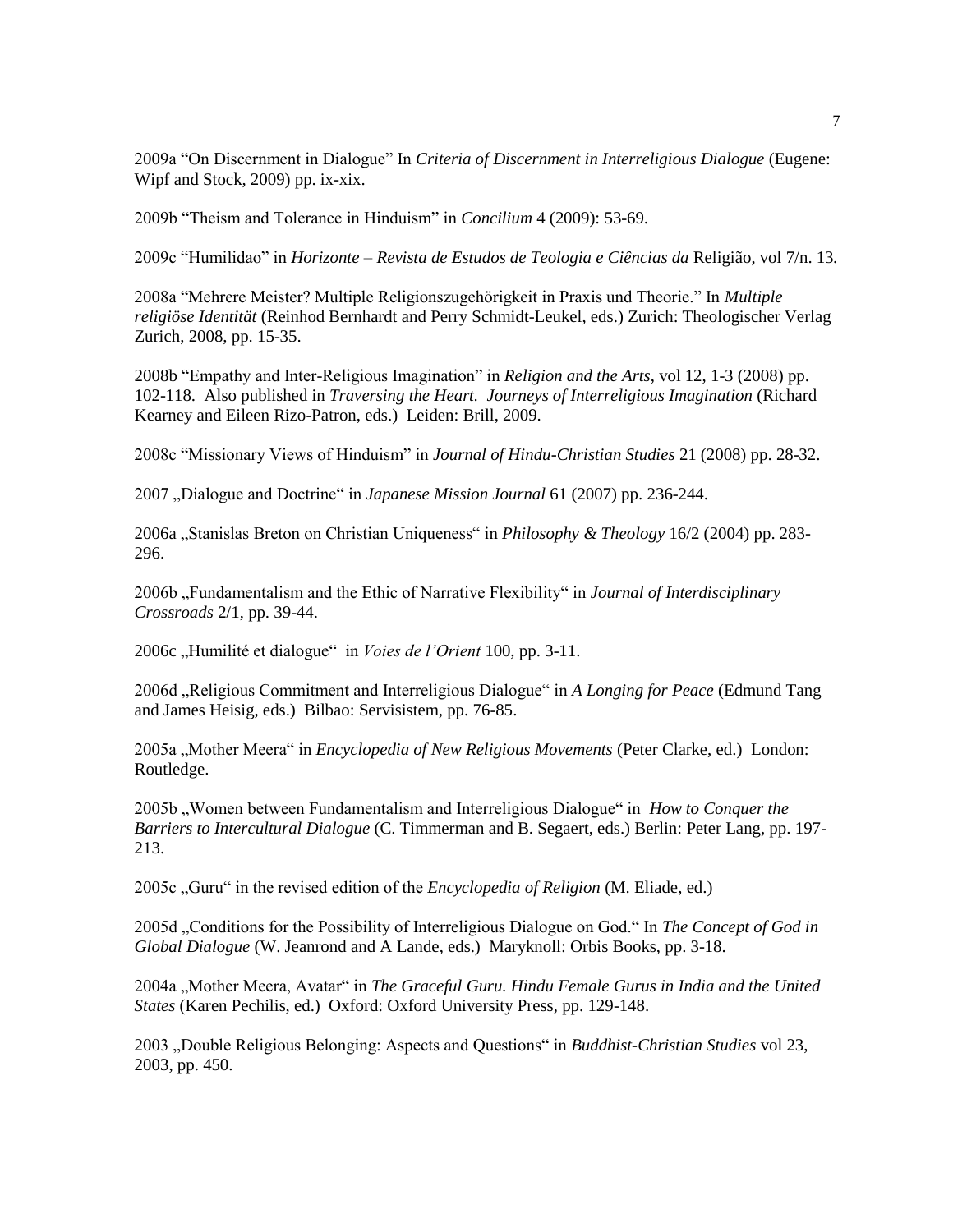2002 "The Dynamics of Multiple Belonging" in *Many Mansions? Multiple Religious Belonging and Christian Identity.* (C. Cornille, ed.) Maryknoll: Orbis Books, 2002, pp. 1-7.

2000a "Buddhist Views of Christ and the Question of Uniqueness" in *The Myriad Christ. Plurality and the Quest for Unity in Contemporary Christology.* (T. Merrigan and J. Haers, eds.) Leuven: Peeters Press, 2000, pp. 249-262.

2000b "New Japanese Religions in the West: between Nationalism and Universalism" in *Japanese New Religions in Global Perspective.* (Peter Clarke, ed.) London: Curzon Press, 2000, pp. 10-34.

2000c "La dynamique de la double appartenance" in *Vivre de Plusieurs Religions. Promesse ou Illusion?* Paris: Les Editions de l'Atelier, 2000, pp. 109-121.

2000d "Interreligieuze Dialoog" (Interreligious Dialogue) in B. Roebben (ed*.), Religieus Opvoeden in een Multiculturele Samenleving.* Leuven: Davidsfonds, 2000, pp. 59-84.

1999 "Nationalism in New Japanese Religions" in *Nova Religio*, vol. 2, nr. 2, pp. 228-244.

1998 "The Process of Canon Formation in New Religious Movements. The Case of the New Japanese Religions" in A. Van der Kooij and K. Van der Toorn (eds.) *Canonization and De-canonization.* Boston: Brill, 1998, pp. 279-291.

1997 "Het Religieus Pluralisme" ("Religious Pluralism") in *Lessen voor de 21e Eeuw*. Leuven: Peeters Press, 1997, pp. 260-276.

1996a "Het christelijk godsgeloof en de Oosterse religies" ("The Christian belief in God and the Eastern Religions") in *Collationes* 26/2 (1996) 167-177.

1996b "Dood en hiernamaals in de Wereldgodsdiensten: een vergelijkende benadering" ("Death and the afterlife in World Religions: a Comparative Approach") in *De dood in de marge van het leven. Een drieluik omtrent wetenschap, religie, mensen en de dood.* Leuven: Onderzoekscentrum Mens, Maatschappij en Marginaliteit, 1996, pp. 77-90.

1995a "Vrouwen in het jodendom" ("Women in Judaism") in *Aggiornamento* 27/1 (1995) 63-72.

1995b"Vrouwen in de islam" ("Women in Islam") in *Aggiornamiento* 27/2 (1995) 120-128.

1995c "Als de goden vrouwelijk zijn . . . Over godinnen en vrouwen in het hindoeïsme" ("If the Gods were Female. . . On Goddesses and Women in Hinduism") in Aggiornamiento 27/3 (1995) 174-182, and *in Kultuurleven* 62/8 (1995) 34-42.

1995d "Sekten en Nieuwe Religieuze Bewegingen in het godsdienstonderricht" ("Sects and New Religious Movements in Religious Education") In *Geloven als Toekomst* (B. Roebben, L. Leijssen en H. Lombaerts, red.) Leuven: Acco, 1995, pp. 545-556.

1995e "De gekruisigde Christus en de mediterende Boeddha" ("The Crucified Christ and the Meditating Buddha") in *Tijdschrift voor Geestelijk Leven* dec. 1995, pp. 41-54.

1995f "Vrouwen in het Boeddhisme" (Women in Buddhism) in *Aggiornamiento* 27/4 (1995) 275-284.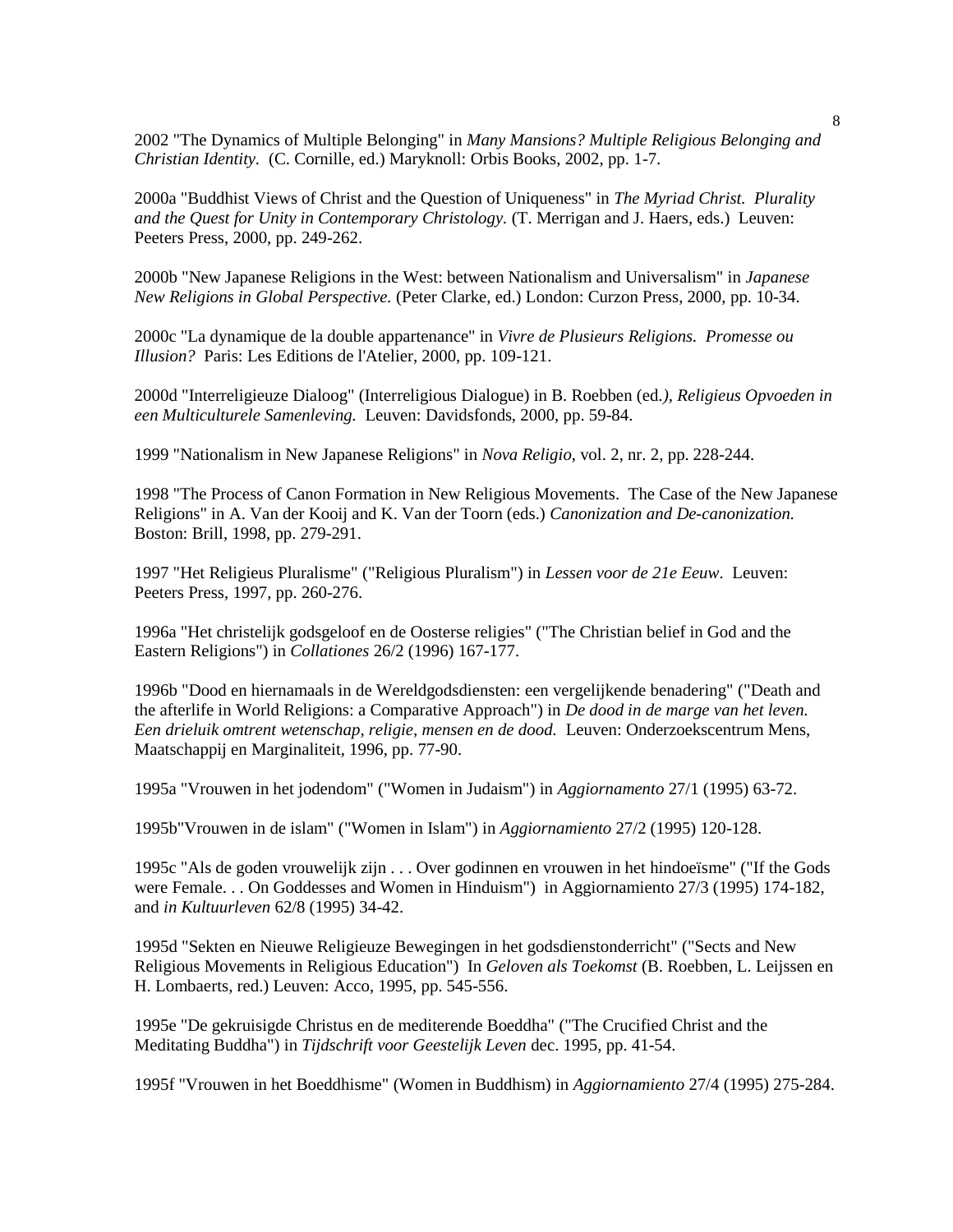1994a "Jesus in Japan: Christian Syncretism in Mahikari." In *New Japanese Religions in the West* (P. Clarke and J.I. Somers, eds.) Eastborne/Kent: Curzon Press - Japan Library, 1994.

1994b "Andere Wereldgodsdiensten: inspirerende ideeën?" ("Other World Religions: Inspiring Ideas?") in *De Geur van de Roos*. Leuven: Davidsfonds, 1994, pp. 79-96.

1994c "De Elf Stellingen van Frank De Graeve: tussen Inclusivisme en Pluralisme" ("The Eleven Theses of Frank De Graeve: Between Inclusivism and Pluralism"). In *Bijdragen* 55 (1994) 234-248.

1993 "De goeroe in de Indische religieuze traditie" en "Jezus als goeroe" ("The Guru in the Indian Religious Tradition" and "Jesus as Guru"). In *Jezus, Boeddha, Mohammed,. . . Figuren uit de grote godsdiensten.* Korrelcahier, Averbode: Altiora, 1993, pp.33-38.

1992a "Sekte of Kunst? Mahikari, een nieuwe Japanse godsdienst in het Westen ("Cult or Art? Mahikari, a New Japanese Religion in the West") In *Religieuze Bewegingen in Nederland* 24 (1992) pp. 123-140.

1992b "The Eleven Theses of Frank De Graeve. A Critical Appraisal." In *A Universal Faith? Peoples, Cultures, Religions, and the Christ*. Leuven: Peeters Press and Eerdmans, 1992.

1992c "De Vrouw in de Grote Wereldreligies" ("Women in World Religions"). In *Kultuurleven* 59/7 (1992) pp. 32-39.

1992d "Different Forms of Spirit Mediation in Mahikari and Shinnyo-en: Shamanism East and West." In *Syzygy* vol. 1, no. 4 (1992) pp. 355-366.

1991 "The Phoenix Flies West. The Dynamics of Inculturation of Mahikari in Europe." In *Japanese Journal of Religious Studies* 18, 2-3 (1991) pp. 265-285.

1990 "Who is the Guru in Catholic Ashrams? Theological Implications of Inculturation through Ashrams." In *Indian Theological Studies* 37 (1990) pp. 298-310.

#### **Book Reviews:**

Knitter, P., *No Other Name? A Critical Survey of Christian Attitudes Toward the World Religions*. In *Louvain Studies* 12/3 (1987).

Kochumottom, T., *Comparative Theology. Christian Thinking and Spirituality in Indian Perspective*. In *Louvain Studies* 13/2 (1988).

D'Costa, G., *Theology and Religious Pluralism: The Challenge of Other Religions*. In *Louvain Studies*  13/2 (1988).

Kramer, K., *World Scriptures. An Introduction to Comparative Religions*. In *Louvain Studies* 13/3 (1988).

Van der Ven, H., *Religie tussen Oost en West*. In *Sacerdos* 55/6 (1988).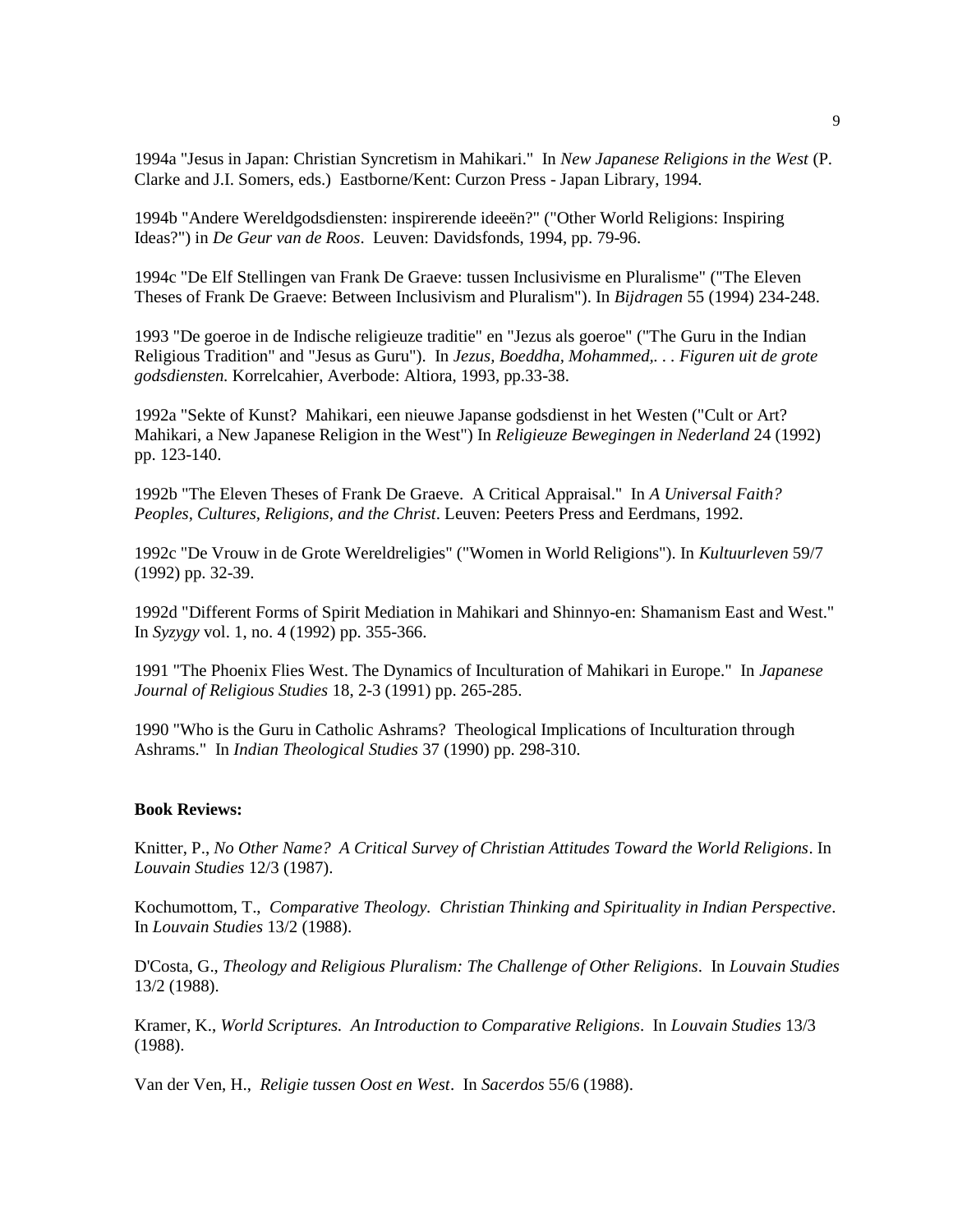Küng, H., en Van Ess, J., *Islam*. In *Sacerdos* 55/6 (1988).

Küng, H., en Von Strietencron, H., *Hindoeïsme*. In *Sacerdos* 55/6 (1988).

Menard, J., *Introduction a l'histoire des religions*. In *Louvain Studies* 14/3 (1989).

Mitra, K., *Catholicism-Hinduism: Vedantic Investigation of Raimondo Panikkar's Attempt at Bridge Building*. In *Louvain Studies* 14/4 (1989).

Parrinder, G., *Encountering World Religions*. In *Louvain Studies* 16/1 (1991).

Viladesau, R., *Answering for Faith: Christ and the Human Search for Salvation*. In *Louvain Studies* 16/1 (1991).

Brannigan, M., *Everywhere and Nowhere: The Path of Alan Watts*. In *Louvain Studies* 16/1 (1991).

Farrugia, J., *The Church and the Moslims*. In *Louvain Studies* 16/1 (1991).

Cobb, J., and Ives, C., eds., *The Emptying God. A Buddhist-Jewish-Christian Conversation*. In *Louvain Studies* 16/2 (1991).

D'Costa, G., ed., *Christian Uniqueness Reconsidered. The Myth of a Pluralistic Theology of Religions*. In *Louvain Studies* 16/3 (1991).

Smith, W. C., *Towards a World Theology*. In *Louvain Studies* 16/3 (1991).

O'Neill, M., *Women Spreaking, Women Listening. Women in Interreligious Dialogue*. In *Louvain Studies* 16/4 (1991).

Coward, H., ed*., Hindu-Christian Dialogue. Perspectives and Encounter*. In *Louvain Studies* 16/4 (1991).

Keenan, J.P*., The Meaning of Christ: A Mahayana Theology*. In *Louvain Studies* 17/4 (1992).

King, U., ed., *Feminist Theology from the Third World*. In the 1995 *Yearbook of the European Society of Women in Theological Research.*

K. Armstrong, *A History of God*. Review article in *Streven* 62 (1995) 9, 864-851.

P. Mommaers and J. Van Bragt*, Mysticism, Buddhist and Christian*. In *Kultuurleven* 63/4 (1996) 84- 87.

J. Fredericks, *Faith among Faiths. Christian Theology and Non-Christian Religions*. In *Buddhist-Christian Studies,* 2001.

J. Arraj, *Christianity in the Crucible of East-West Dialogue*. In *Buddhist-Christian Studies* vol. 23, 2003, pp 165-167.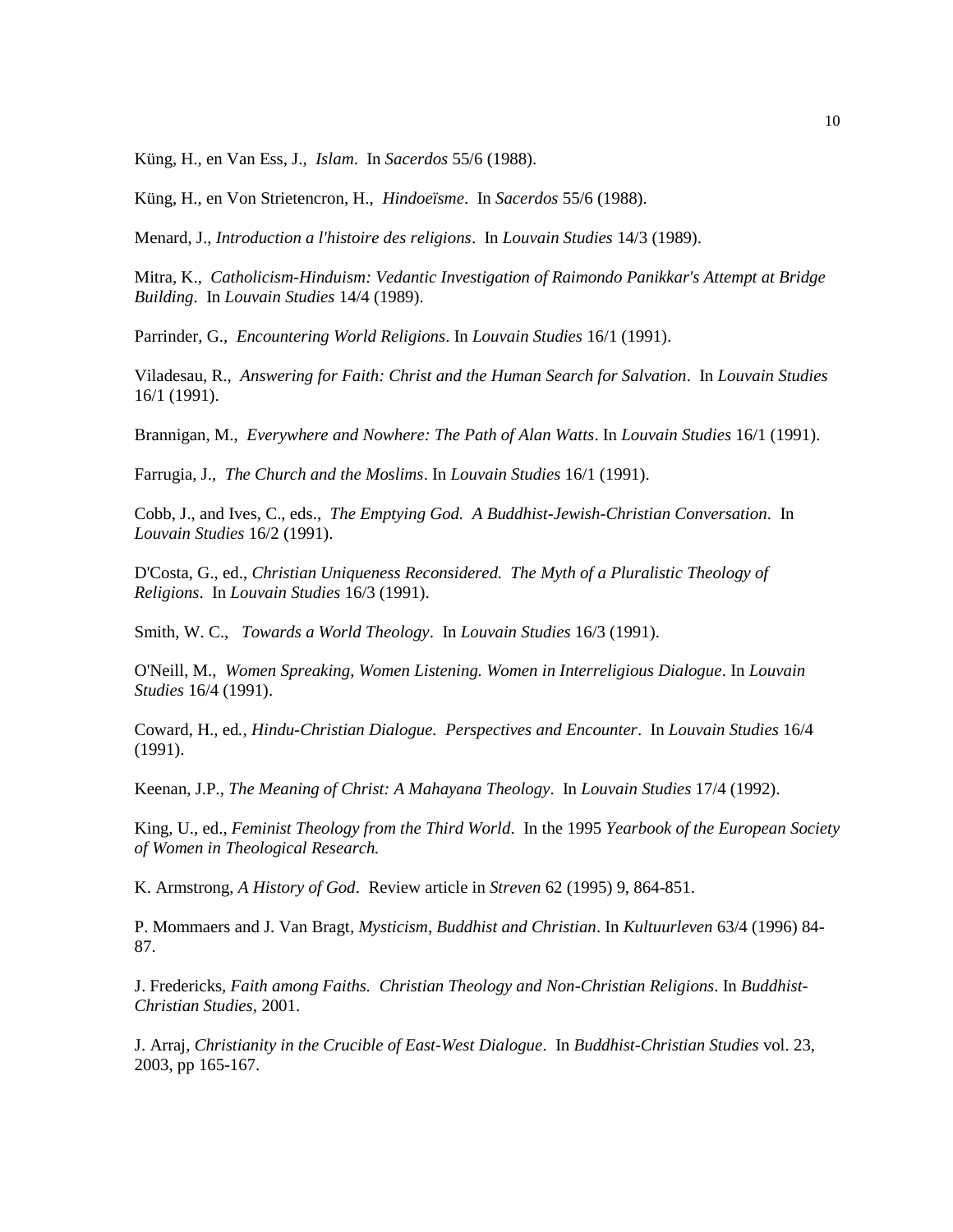John D'Arcy May, *Converging Ways? Conversion and Belonging in Buddhism and Christianity.* In Buddhist-Christian Studies 28 (2008), pp. 161-162.

Peter Beyer, *Religion in Global Society*. In *The Journal of Church and State* (2009) doi:10/1093.

Review article of Gerald O'Collins' *Salvation for All: God's Other Peoples* in Horizons 36/1 (2009).

Knut Jacobsen and Selva Raj*, South Asian Christian Diaspora*. In Hindu-Christian Studies (2010)

Perry Schmidt-Leukel, *Transformation by Integration: How the Dialogue with Buddhism Transforms Christianity*. In *Modern Theology* 27/1 (2011)

Brenna Moore, *Sacred Dread. Raissa Maritain, the Allure of Suffering and the French Catholic Revival.* In *America* (2013)

David Burrell, *Questioning for Understanding.* In *Horizons*

Gerald O'Collins, *The Second Vatican Council on Other Religions.* In *Theology* vol 117/2 (2014) 149-150.

Roger Haight, *Spirituality Seeking Theology.* In *America*

Francis Clooney, *His Hiding Place is Darkness.* In *America*

Jerusha Tanner Lamptey, *Never Wholly Other: A Muslima Theology of Religious Pluralism.* Oxford: Oxford University Press, 2014. In *Theological Studies,* 2015.

Sven Ensmenger, *Karl Barth's Theology as a Resource for Christian Theology of Religions.* London: Bloomsbury, 2014. In *Reviews in Religion and Theology*, 2015.

Perry Schmidt-Leukel and Andreas Nehring, *Interreligious Comparisons in Religious Studies and Theology.* London: Bloomsbury, 2016. In *Theological Studies* 2017.

Peter Phan, *The Joy of Religious Pluralism*. New York: Orbis Books, 2017. In *Theological Studies* 79/1 (2018).

Gerald O'Collins, *A Christology of Religions.* Maryknoll: Orbis Books, 2018. In *Theological Studies*

Duane Bidwell, *When One Religion Isn't Enough*.. Beacon Press, 2018. In *AAR journal Reading Religion*, 2019.

# **Papers at Conferences**

-November 2019: Barcelona

-July 2019: Australian Catholic University, Melbourne.

-June 2018: Paderborn, Germany. Paper: *No Self and the Humble Self: Buddhist Light on Christian*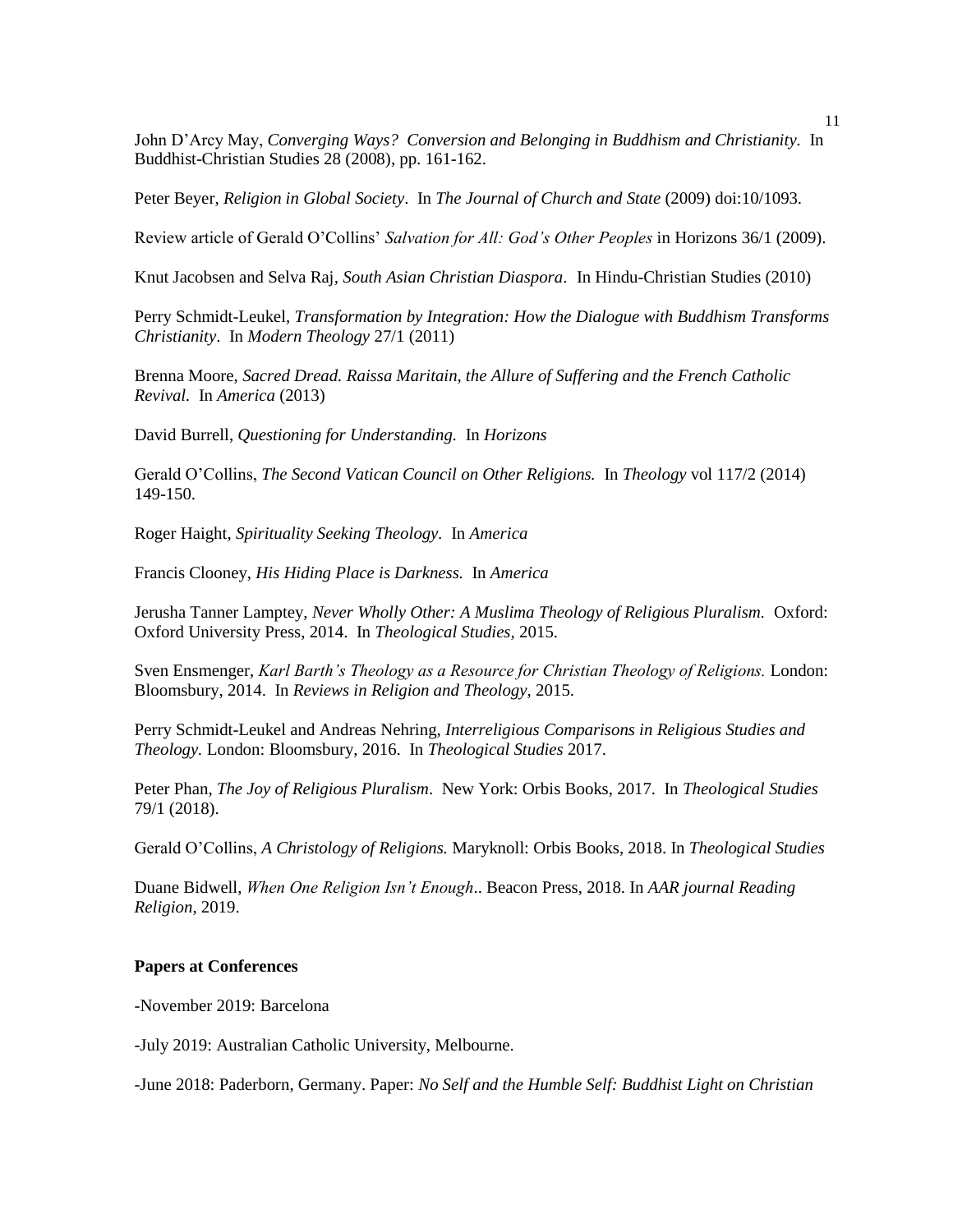*Humility.*

-August 2017: Vienna, Austria. European Women in Theology Conference. *Women and the Conditions for Interreligious Dialogue.*

-December 2016: Lund, Sweden. Conference on Islamophobia, Anti-Semitism and Interreligious Hermeneutics. *Types of Misunderstanding in Interreligious Hermeneutics*

-November 2016: AAR Conference. Book Panel on *Divine Self, Human Self.*

-July 2016: Institut Catholique of Paris. Concilium Conference. *The Encounter of Rationalities in Christian Commentaries on non-Christian Sacred Texts.*

-June 2016: Muenster, Germany. *Globalization and the Challenges of Hybrid Religious Identities*

-March 2016: Conference at Harvard Divinity School on *Comparative Theology and Ritual.*

-October 2015: Conference on Nostra Aetate and Interreligious Dialogue. St. Thomas University in Minnesota. *Nostra Aetate and Interreligious Dialogue*

-September 2015: Conference at Notre Dame University on Beauty and the Religious Other. *Beauty and Discernment in Christian Theology of Religions.*

-August 2015: IAHR Conference in Erfurt, Germany. *The Concept of Religion in Multiple Religious Belonging.*

-March 2015: Our Inheritance: Vatican II at 50. Conference at Fordham University, New York. General respondent to the papers.

-February 2015: Conference on Interreligious Dialogue, St. Thomas Moore Univerity, Saskachuan, Canada. *Promise and Limits of Interreligious Dialogue*

-January 2015: Conference on Stanislas Breton at Boston College *The Christic Principle and Christian Theology of Religions*

-November 2014: Conference on Doctrine, Discernment and the Future of Theology of Religions, Leuven, Belgium *Soteriological Agnosticism and the Future of Theology of Religions*

-August 2014: Conference on Methods in Comparative Theology, Paderborn, Germany. *The Problem of Choice in Comparative Theology*

-June 2014: Conference on Multiple Religious Belonging, Bristol, UK *Strategies of Negotiation in Buddhist-Christian Dual Belonging*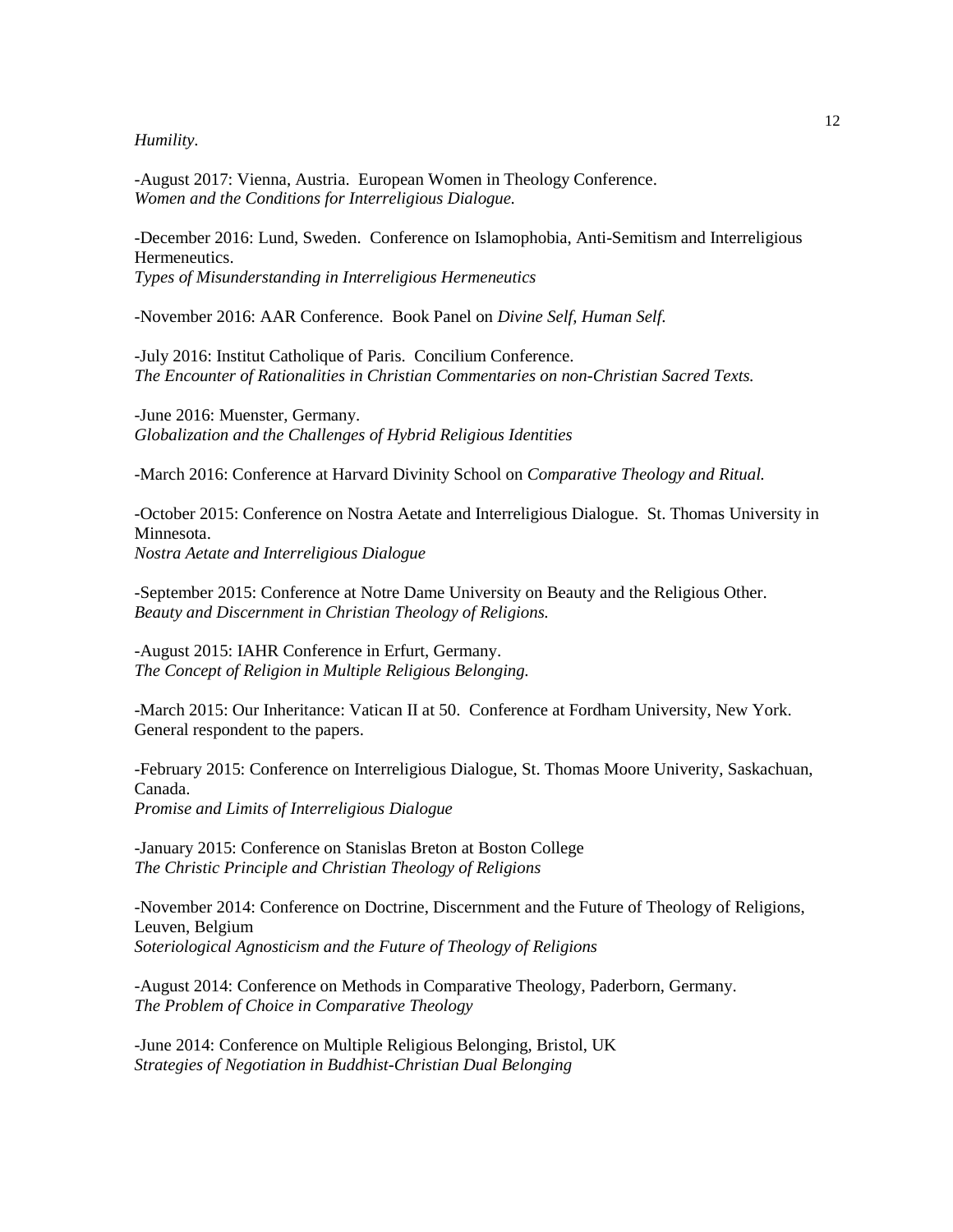-November 2013: AAR conference in Baltimore: Raimon Panikkar.

-August 2013: Dusseldorf, Germany. Conference on Buddhist-Christian Dialogue. *"Humility and Truth in the Dialogue between Buddhism and Christianity."*

-June 2013: CTSA Conference in Miami. "Multiple Religious Belonging as Incomplete Conversion."

-November 2012: Basel, Switzerland. "The Humility of Place in Interreligious Theology."

-August 2011: Pontifical University of Rio, Brazil. Keynote at conference on Interreligious Dialogue. "Religious Pluralism and Christian Faith: A Case for Soteriological Agnosticism."

-May 2011: Leuven, Belgium: "The Question of Theological Truth: Hermeneutics and Contemporary Philosophy in a Multi-Religious World." Paper: "Meaning and Truth in the Dialogue between Religions."

-November 2010: Ottawa, Canada. Keynote: "Conditions requises pour un dialogue constructif entre religions."

-November 2010: American Academy of Religion. Panel: *Dialogue with Fundamentalism, The Last Frontier of Interreligious Dialogue*.

-June 2010: Trinity College Dublin. Mission, Ecumenism and Interreligious Dialogue. Keynote: "On the Role of Testimony in Interreligious Dialogue"

-November 2009: AAR Conference in Toronto: "Principles of Comparative Theology"

-November 2008: AAR Conference in Chicago. "A Critical Approach to Mulitple Religious Belonging"

-November 2007: AAR Conference in San Diego. Paper: "Missionary Views of Hinduism."

-June 2007: Bangalore, India. Conference on the Interreligious Imagination. Paper: "Empathy and Imagination."

-April 2007: Basel, Switzerland. Conference on Multiple Religious Belonging. Paper: "Many Masters? Multiple Religious Belonging in Theory and Practice."

-October 2006: Conference on Women and Religions in the 21st. Century (New York) Paper: "Women and the Conditions for Interreligious Dialogue"

-June 2006: CTSA, Panel Christian Commentaries on the Bhagavad Gita

-December 2005: International Congress on Intercultural and Interreligious Dialogue. Bilbao, Spain. Paper: "Religious Commitment and Interreligious Dialogue."

-June 2005: CTSA Conference, Saint Louis. Convener and Moderator Panel "Resurrection and Reincarnation." Organizer Memorial Breakfast for Jacques Dupuis, S.J.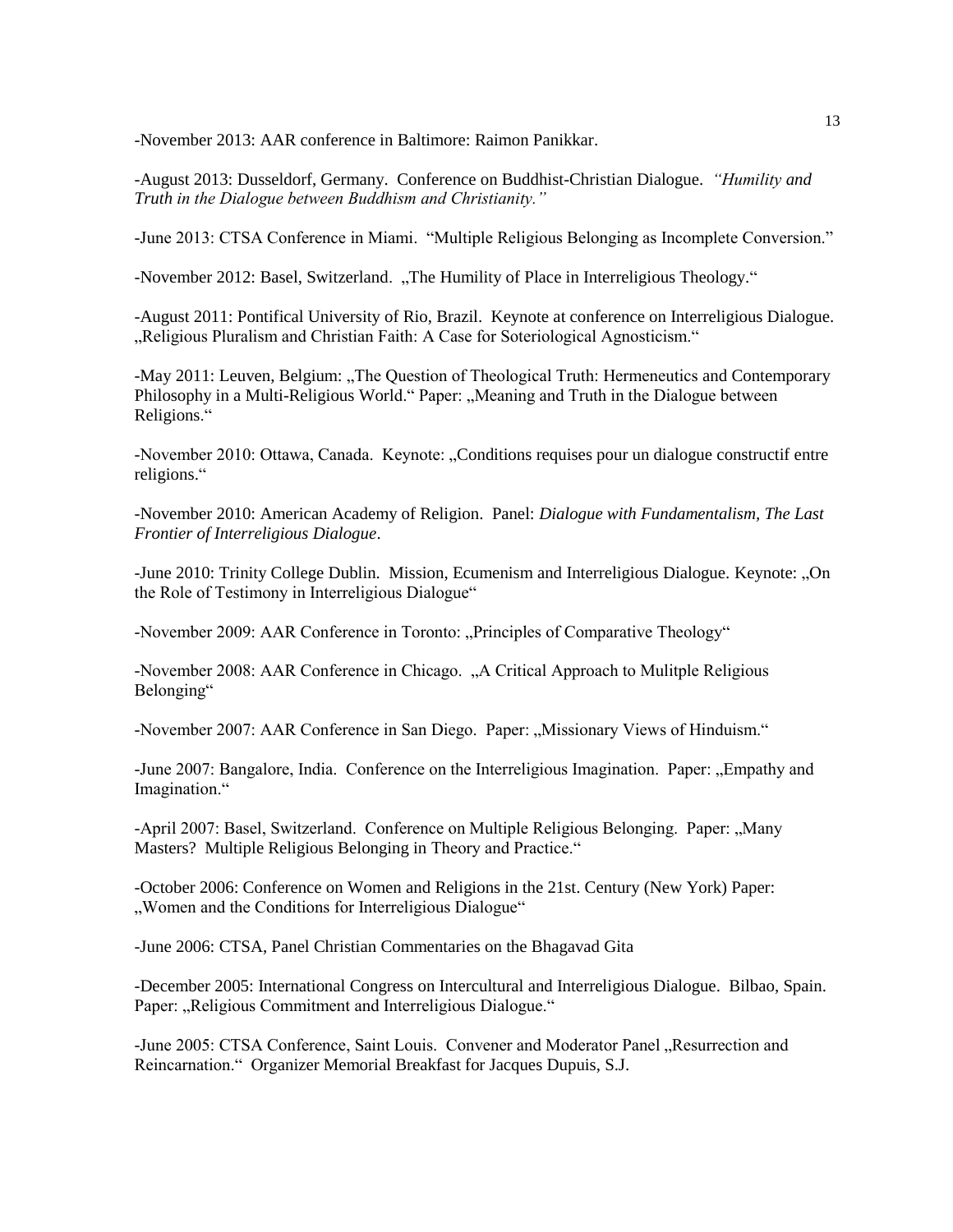-March 2005: International Association for the Hinstory of Religions, Tokyo, Japan. Paper: "Humility and Dialogue."

-February 2005: Panel Boston Comparative Theology Colloquim: *On the Nature of Comparative Theology*. Harvard, Cambridge.

-June 2004: Convener and speaker CTSA panel on *Multiple Religious Belonging and Contextual Theology*.

-September 2003: Conference on "Judaism, Christianity and Islam: How to Overcome the Barriers to Intercultural Dialogue" UCSIA, Antwerp.

 *Women between Interreligious Dialogue and Fundamentalism*.

-June 2003: Convener CTSA panel on *Dialogue and Doctrine* on the implications of interreligious dialogue for the relationship of the theologian to Christian doctrine.

-November 2001: AAR. Society for Buddhist-Christian Dialogue, paper for panel on *Multiple Religious Belonging among Buddhists and Christians.* 

-August 5-12, 2000: Buddhist-Christian Dialogue Conference in Tacoma, Washington. Paper: *Conditions for a Buddhist-Christian Dialogue.*

-May 26-27, 2000: Member of the organizing committee of the conference on Buddhist Sects and Schools. Leuven, Belgium.

-November 11-14, 1999: Conference on Double Religious Belonging, Brussels. Paper: *The Dynamics of Double Belonging.*

-May 6-9, 1999: Conference on the Concept of God in Global Dialogue in Lund, Sweden. Paper: *Conditions for the Possibility of Interreligious Dialogue on God.*

-November 22-25, 1997: AAR San Francisco. Paper: *Nationalism in Japanese New Religions*.

-November 18-21, 1997: Christology Conference in Leuven, Belgium. Paper: *Buddhist Views of Christ and the Question of Uniqueness.*

-January 8-10, 1997: Conference on Canonization and De-canonization, Leiden, the Netherlands. Paper: *The Process of Canon Formation in New Religious Movements. The Case of the New Japanese Religions*.

-May 6, 1995: Conference on Japanese New Religions in the West, Kings College, London. Paper: *Japanese New Religions in the West: Between Universalism and Nationalism.*

-October 22, 1994: Conference on Women in World Religions at the department of Theology, K.U.Leuven, on the occasion of the publication of my book Vrouwen in de Wereldgodsdiensten: Teksten, Tradities en Recente Ontwikkelingen.

-September 26-29, 1994: BASR Conference on Contemporary Symbols of the Sacred. Paper: *Inculturation, Syncretism and the Limits of Symbolic Transformation*.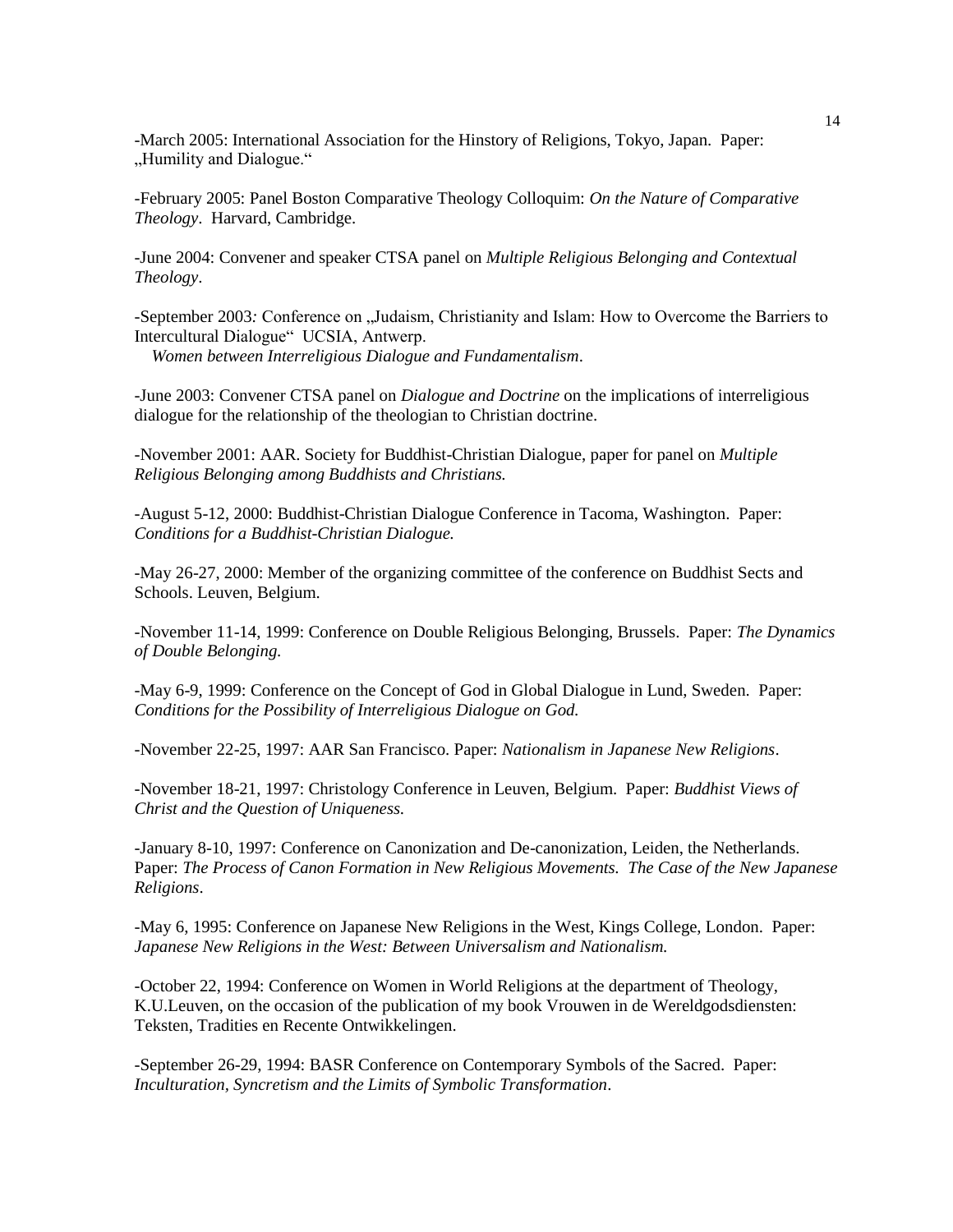-August 16-20, 1993: Conference of European Women in Theology in Leuven, chair workshop "Women and interreligious dialogue".

-February 1-2, 1993: C.N.R.S. conference in Paris on Religion et Santé (Religion and Health). Paper: *"Médium ou Médecin: le dilemme thérapeutique dans une nouvelle religion japonaise." ("Medium or Medical Doctor: the Therapeutical Dilemma in a New Japanese Religion.")*

-December 12, 1992: Conference in King's College, London on Japanese New Religions Paper: *"New Japanese Religions in the West: Syncretism and Change."*

-November 12-13, 1992: Organizer, conference on Missie, einde of begin? (Mission: End or Beginning?). Held at the department of Theology, K.U.Leuven.

-April 6-8, 1992: CESNUR Conference in Lyon on Magic and Occultism in Contemporary Societies. Paper: *Different Forms of Spirit Mediation in Mahikari and Shinnyo-en.*

-January 27-28, 1992: Participation in the organization of the colloquium on Christendom en de Conquista (Christianity and the Conquista) at the department of Theology, K.U.Leuven.

-May 16-19, 1991: CESNUR Conference in Santa Barbara on New Religions in a Global Perspective. Paper*: The Phoenix Flies West. The Dynamics of Inculturation of a New Japanese Religion in the West.*

-February 21-22, 1991: Chair of the colloquium on The Universality of Christianity: Inculturation and the Theology of Religions organized by the department of Theology, K.U.Leuven.

-August 16-21, 1990: Conference in San Francisco on Transmitting the Heritage in a Pluralistic World. Paper*: The Spiritual Master as Channel of Transmission and Dialogue in an Interreligious World.*

### **Invited Lectures**

-December 16, 2019: Actueel Denken en Leven, Antwerpen. *Religieuze "Nones" en de toekomst van de religie.*

-October 3, 2019: STM. *Multiple Religious Belonging: Challenge or Opportunity for the Church?*

-April 3, 2019: Scranton University. *Interreligious Empathy: Limits and Possibilities.*

-March 21, 2019: Chicago World Mission Institute. *Dual Belonging.*

-October 2018: Madsen Lecture, Brigham Young University, Utah. *Possibility and Limits of Interreligious Empathy.*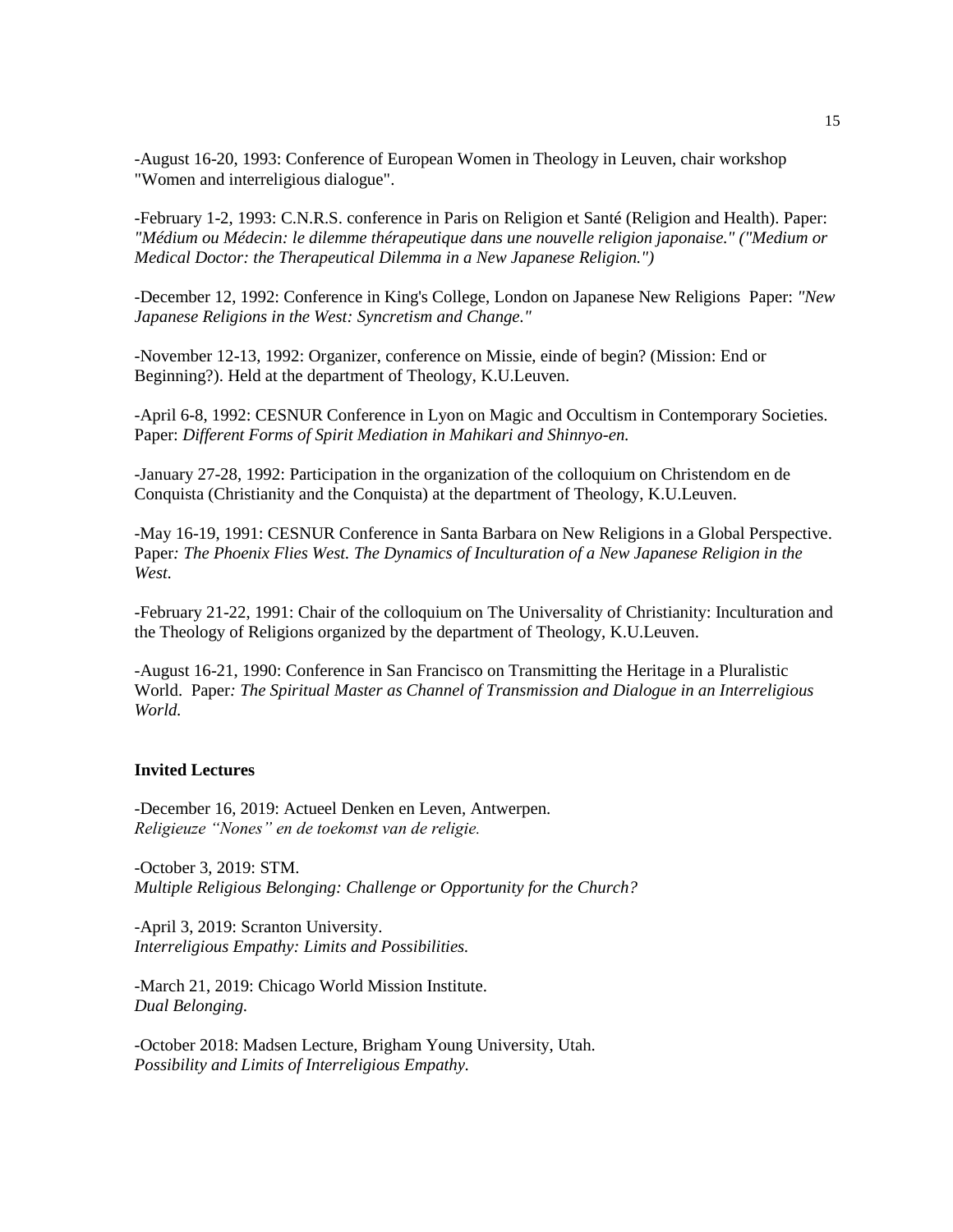June 2018: Paderborn, Germany. *Is Jesus Christ Christian? On the Question of Ownership and Hegemony in Comparative Theology.*

-June 2018: Mannheim, Germany. *Conditions for Interreligious Dialgoue*

-June 2018: Landau, Germany. *Nostra Aetate and Interreligious Dialogue.*

-April 2018: St. Mary's College, South Bend. *Women and Interreligious Dialogue.*

-March 2018: Schillebeeckx lecture, Nijmeghen, The Netherlands. *In Pursuit of Humility: Possibility and Promise of Interreligious Dialogue.*

-May 2017: Free University of Amsterdam. *Theologisch Nut van Comparatieve Theologie*

-March 2017: Centre Sevres, Paris. *Methods in Comparative Theology*

-April 2016: Paper at Annual conference of the American Theological Society at Princeton University: *The Church as Community of Disciples of Jesus: Insights from Hinduism.*

-December 9, 2015: Institut Catholique of Paris. *New Directions in Theology.*

-October 15, 2015: Panel: Pope Francis' visit: As the Dust Settles.

-September 28, 2015: CSWR, Harvard. *Beauty and Discernment in Comparative Theology.*

-June 19-23, 2015: Director and lecturer, IFYC seminar *Teaching Interfaith Understanding*

-April 30, 2015: Paper for the Boston Theological Institute. *The Confessional Nature of Comparative Theology*

-April 27, 2015: Boston University: Panel discussion on the work of John Berthrong at the occasion of his retirement.

-April 20, 2015: Harvard Center for the Study of World Religions. Panel discussion on *His Hiding Place is Darkness* (F. Clooney)

-October 14, 2014: The Boisi Center for Religion and Public Live *Women and Interreligious Dialogue*

-October 6, 2014: Notre Dame University *The Role of Theology at the Catholic University*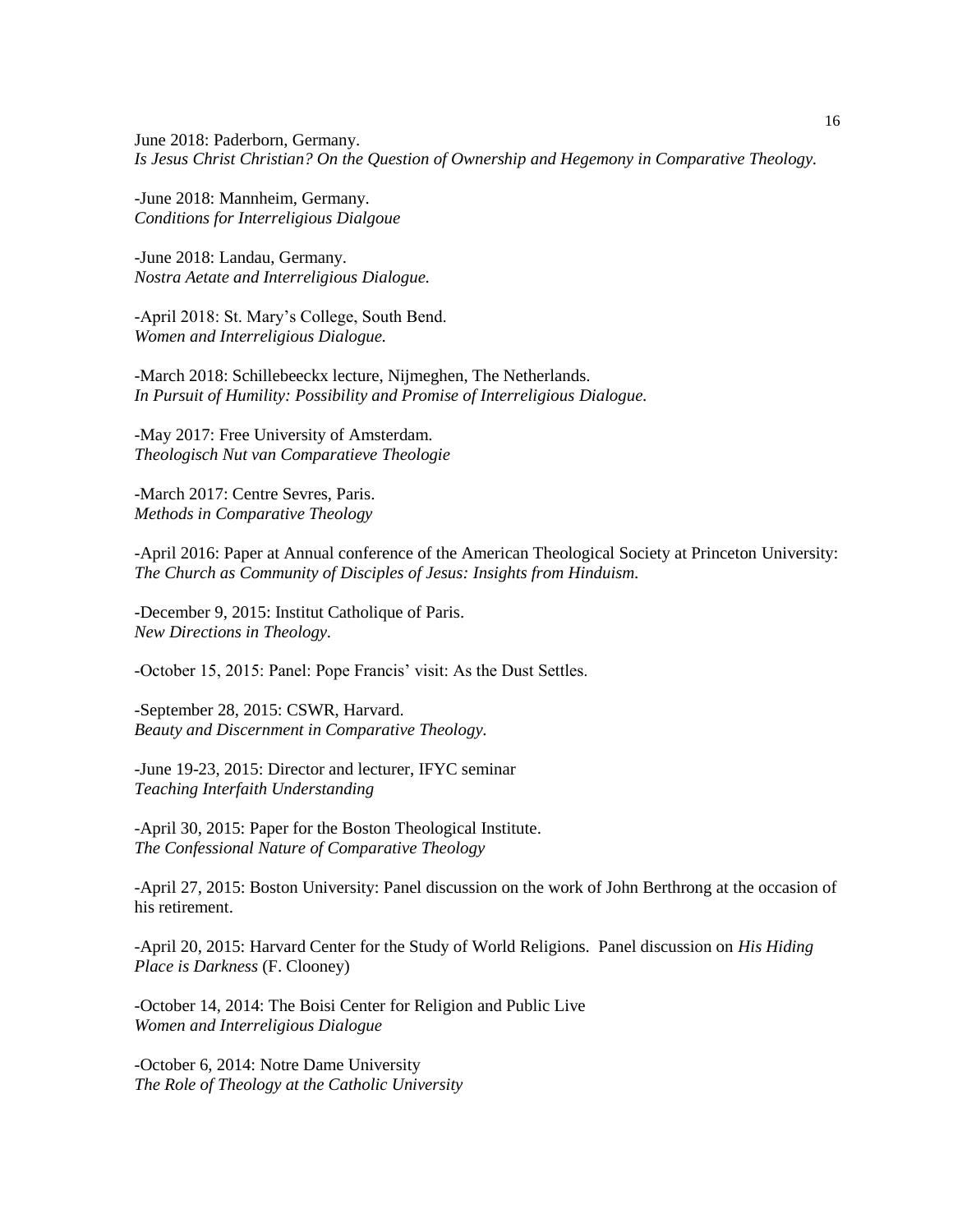-July 22-24, 2014: The Dharma Endowment Lectures, Bangalore, India. *Christian Identity and the Status of Other Religions Religious Hybridity and the Logic of Religious Commitment Identity and Change through Interreligious Learning*

-July 2, 2014: Buddhist Studies Center, Nepal. *The Other in Interreligious Dialogue*

-June 15-19, 2014: Co-director and lecturer with Diana Eck (Harvard) of faculty seminar *Teaching Interreligious Understanding* Organized by IFYC.

-April 10-11, 2014: Catholic Heritage Lecture, Seattle University. *Challenges to Interreligious Dialogue in the Church Today.*

-October 2013: University of Amsterdam, The Netherlands *Multiple Religious Belonging and Comparative Theology*

-June 2013: ACU Sydney, Australia *Conditions for Interreligious Dialogue*

-June 2013: ACU Melbourne, Australia *Possibilities and Limits of Interreligious Dialogue and Comparative Theology Commitment and Openness in Interreligious Dialogue*

-May 2013: Stanford University *Vatican II and Other Religions*

-March 2013: Minzu University, Beijing, China. *Conditions for Interreligious Dialogue Interreligious Hermeneutics Multiple Religious Belonging Reading of Sacred Texts across Religions*

-April 2012: Harvard University, CSWR *Methods in Comparative Theology*

-March 2012: Glasgow University *The Im-Possibility of Interreligious Dialogue*

-March 2012: Gonzaga Lecture, Glasgow *Possibilities and Limits of Interreligious Dialogue*

-March 2012: Heythrop University London *Multiple Religious Belonging*

-February 2012: The Santa Clara Lecture *Multiple Religious Belonging and Christian Identity*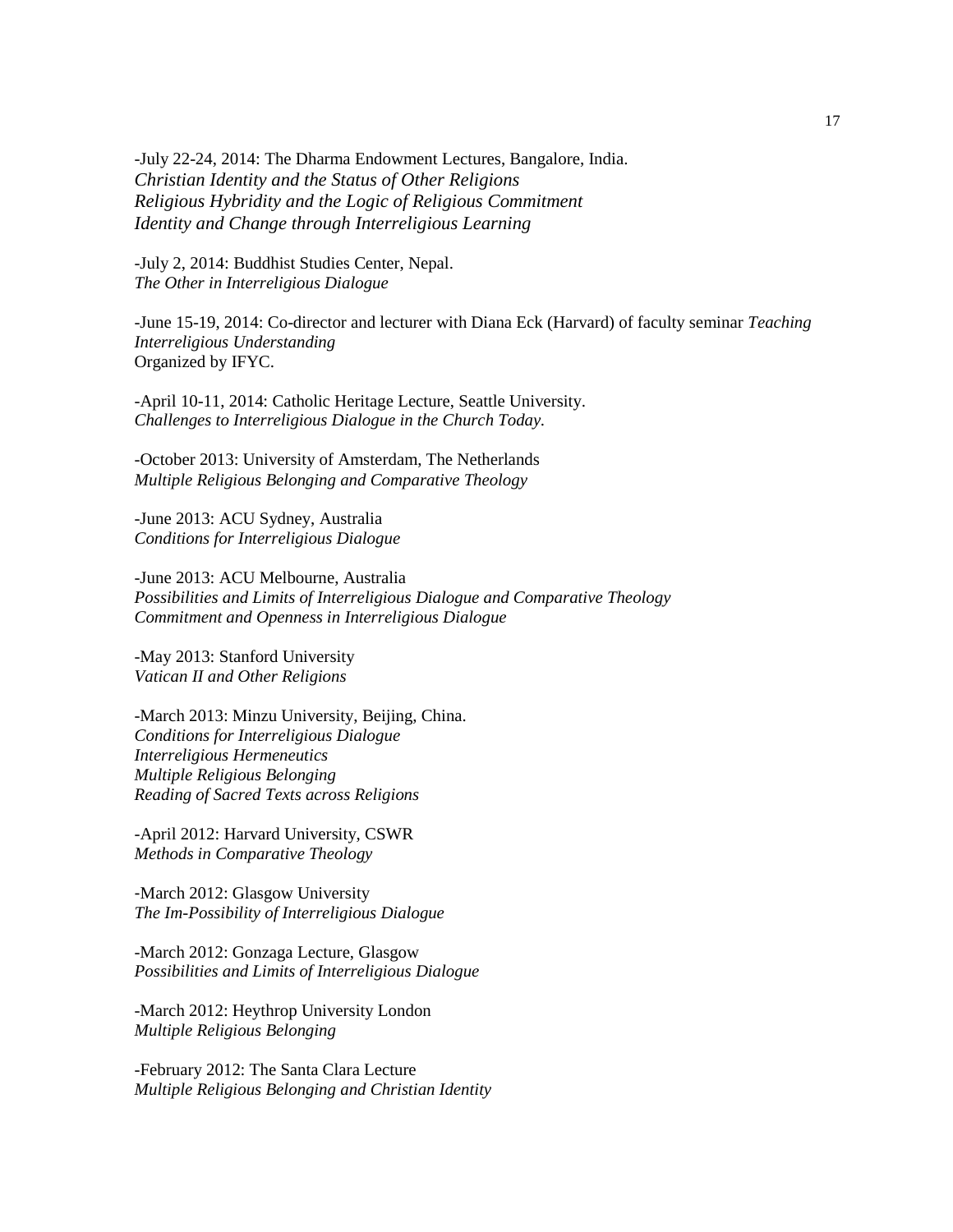-December 2010: Harvard Humanities Series lecture *The Role and Limits of Empathy in Interreligious Dialogue*

-November 2005: Catholic University of America, Washington, D.C. *The Problem of Empathy in Interreligious Dialogue*

-May 2003: Simmons College, Boston *Women and Leadership in Religions*

*-*July 2002*:* Melbourne University, Australia *Conditions for the Possibility of Inter-religious Dialogue.* 

-May 2002: Burlington, Vermont. *Suffering in Christianity and Buddhism*.

-April 2002: Boston Theological Society *Multiple Religious Belonging and Christian Identity.*

-March 2002: Christian Forum, Hasselt, Belgium. *Dynamics of Inter-religious Dialogue*

-April 2001: Boston Society for Comparative Theology *Questions and Theses for Interreligious Dialogue*

-December 1999: University of Nijmegen, the Netherlands *Christian Inculturation in India*

-June 1999: University of Lausanne, Switzerland *Hindu Goddesses*

-February 1999: Leiden University, the Netherlands *Women in Hindu Texts and Traditins*

-October 1998: International Inaugural Lecture for the academic year, K.U.Leuven: *Fundamentalism and the Meeting of Cultures.*

-September 1997: Brugge, Belgium *New Age Spirituality*.

-December 1996: University of Lille, France *The Goddess in Hinduism*

-September 1996: Brussels *New Japanese Religions Mass Deception or Spiritual Renewal?*

-July 1996: Kansai University, Osaka, Japan *The Transformation of New Japanese Religions in the West*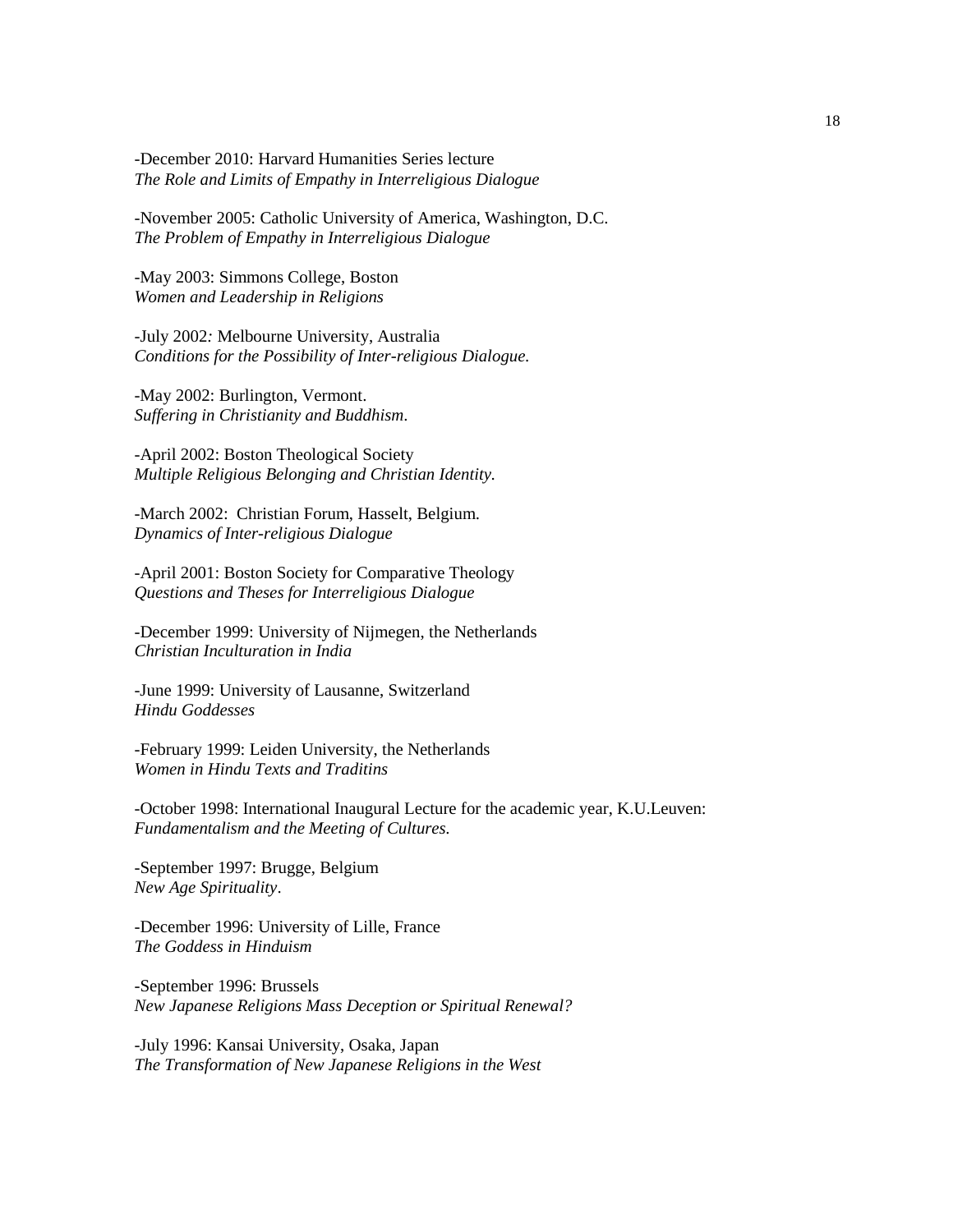### -December 1995: Louvain-la-Neuve, Belgium *Challenges in the Study of New Religious Movements*

-December 1993: King's College, London *Mahikari, a New Japanese Religion in the West*

-1994-1998: Yearly lecture series on *Women in World Religions* in Belgium

-1993-1994: Series of 4 public lectures on *Mission and Inter-religious Dialogue* for Davidsfonds, Belgium.

## **Institutional and Professional Service**

-March 29-31, 2019: Halftime Retreat, Dover.

-Feb 27-March 3, 2019: Conference at BC *Metaphor, Mysticism and Making.* Organizing Committee and panel moderator..

-September 2018: 27-29. Organizer of International Conference on *Atonement and Comparative Theology*. Connors Conference Center in Dover.

-August 2018: External review, promotion to Full Professor, Hugh Nicholson, Loyola Chicago

-July 2018: External review for NWO (National Research Council of the Netherlands), International Research Project *Sacred Geographies.A Comparative Study of Religious and Interreligious Events in European Cities.* 

-June 2018: Jury *Louvain Studies* prize for the best essay in Theology.

-May 2018: External review promotion Michelle Voss Roberts, University of Toronto

-May 2017: Review candidates for appointment for Theology Chair at the University of Helsinki.

-2016-2019: Board member Comparative Theology group, AAR.

-2017-2018: Member of the Search Committee Flatley Chair.

-2016-2017: Member of the Strategic Panning Committee, Boston College.

-2016 April: External review Religious Studies Department, Stonehill College.

-2015-2018: Member of the Board of Venice International University.

-2015 November: External review tenure case Union Theological Seminary.

-2015 October: Advancement lecture and meetings, New York.

-2015, September: Presentation for Parents' weekend on Studying Humanities at Boston College.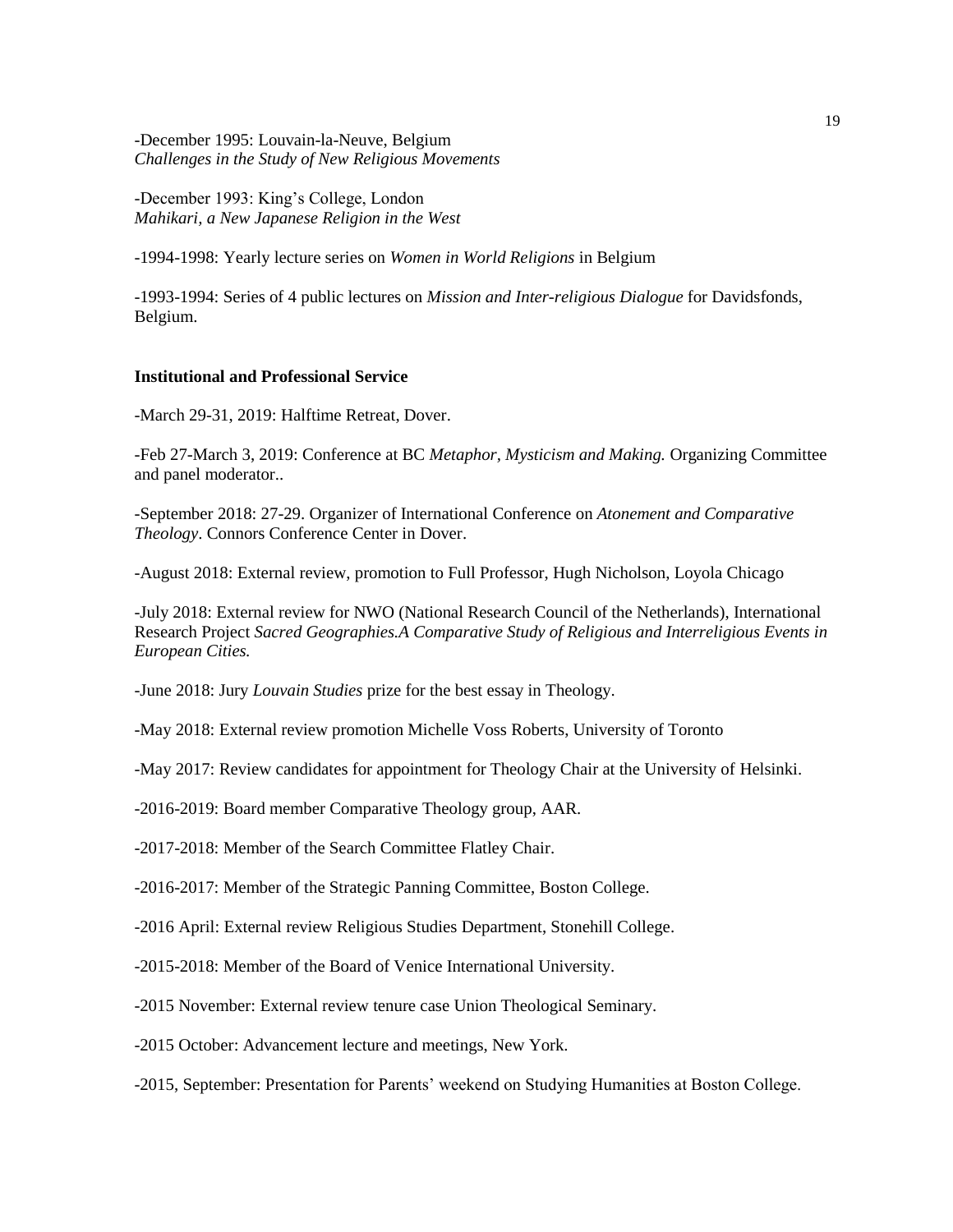-2013-2014: Co-chair search committee for the Provost of Boston College

-2013-2015: Member of the Academic Counsil, Venice International University.

- -2014-2015: Member of drafting committee of the Core Mission statement.
- -2013-2015: Participant in the Ignatian Colleagues Program.
- -2013: External reviewer promotion case at Duquesne University
- -2013: member external review committee programs in Religious Studies, Fairfield University
- -2012: self-study, Department of Theology, Boston College
- -2011: review and report on Masters of Theological Studies at the School of Theology and Ministry.
- -2011: member external review committee of the Theology program, Duquesne University
- -2010-2016: Chair, Department of Theology, Boston College
- -2008: external reviewer for two University promotion cases (University of Calgary, University of Toronto)

-2008-2013: Organizor Boston College Symposia on Interreligious Dialogue.

2008: *Criteria of Discernment in Interreligious Dialogue* 2009: *Interreligious Hermeneutics* 2010: *Interreligious Dialogue and Economic Development* 2011: *Interreligious Dialogue and the Cultural Shaping of Religions* 2012: *Women and Interreligious Dialogue*

-2009-2012: Advisory Board research project *Visioning 21st. Century Ecumenism: Diversity, Dialogue and Reconciliation*. (Irish School of Ecumenics, Trinity College, Dublin).

-2006-2009: Member of the Book award committee for the best book in Hindu-Christian studies

-2003-2005: Consultant Editor, *Encyclopedia of New Religious Movements* (P. Clarke, ed.) London: Routledge, 2006.

-2003-2005: Convener CTSA group in Comparative Theology.

-1999-2000: Member of the International Review Commission of research in Theology and Religious Studies at Dutch Universities.

-1996-1999: Member of the steering committee of the faculty of theology, K.U.Leuven

-1997-2000: Member of the University Council for Equal Opportunity, K.U.Leuven.